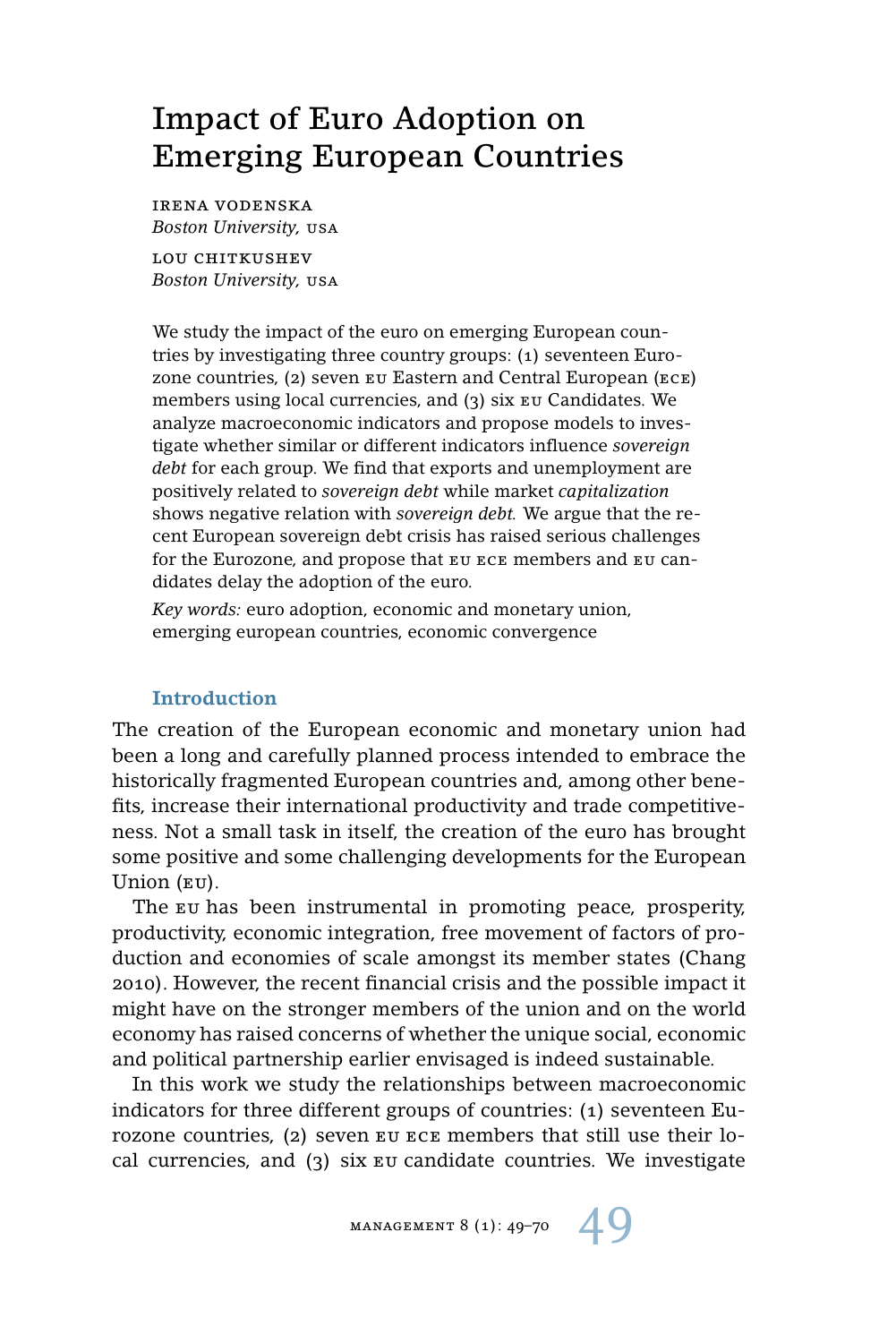| Indicators               | Groups           | Countries  | 1999-2000      | 2010-2011    |
|--------------------------|------------------|------------|----------------|--------------|
| Sovereign Debt           | EU ECE COUNtries | Bulgaria   | 74             | 15           |
| $(\% \text{ of GDP})$    |                  | Hungary    | 60             | 80           |
|                          | EU candidates    | Macedonia  | 47             | 28           |
|                          |                  | Iceland    | 43             | 99           |
| Inflation                | EU ECE COUNTIES  | Poland     | 7.3            | 2.7          |
|                          |                  | Romania    | 45             | 6            |
|                          | EU candidates    | Serbia     | 42             | 6            |
|                          |                  | Croatia    | 4              | $\mathbf{1}$ |
|                          |                  | Turkey     | 65             | 8.5          |
| Market                   | EU ECE members   | Romania    | $\overline{2}$ | 20           |
| Capitalization           |                  | Bulgaria   | 5              | 15           |
|                          | EU candidates    | Croatia    | 11             | 41           |
|                          |                  | Macedonia  | 0.2            | 29           |
| GDP per<br>capita growth | EU ECE members   | Lithuania  | $-0.4$         | 3            |
|                          |                  | Romania    | $-1$           | 1.1          |
|                          | EU candidates    | Montenegro | $-q$           | 2.2          |
|                          |                  | Serbia     | $-11$          | 1.4          |
|                          |                  | Turkey     | $-4.8$         | 1.4          |

table 1 Illustration of significant changes in selected macroeconomic indicators for eu ece members currently in the pipeline for adoption of the euro, and eu candidate countries

fourteen macroeconomic indicators: research and development, government debt, imports, exports, inflation, foreign direct investment, market capitalization of exchange-listed companies, gross domestic product per capita growth, unemployment, tertiary education, and representation of women in national parliaments, use of electricity, energy consumption, and  $CO<sub>2</sub>$  emissions. We develop three multiple regression models, to understand which macroeconomic indicators lead to sovereign debt for each group of countries that we study.

We test the following hypotheses: (1) that market capitalization of exchange-listed companies leads to sovereign debt, (2) electricity use leads to sovereign debt, (3) exports lead to sovereign debt, and (4) unemployment leads to sovereign debt.

Our results show that there are convergences among the three groups of countries analyzed here in sense that similar macroeconomic indicators are significant for explaining the sovereign debt for different country groups. This shows that the European Union has achieved an important cohesion level, which also can be used as an argument that imminent joining of the monetary union may not be necessary for the eu ece members that still use their local currency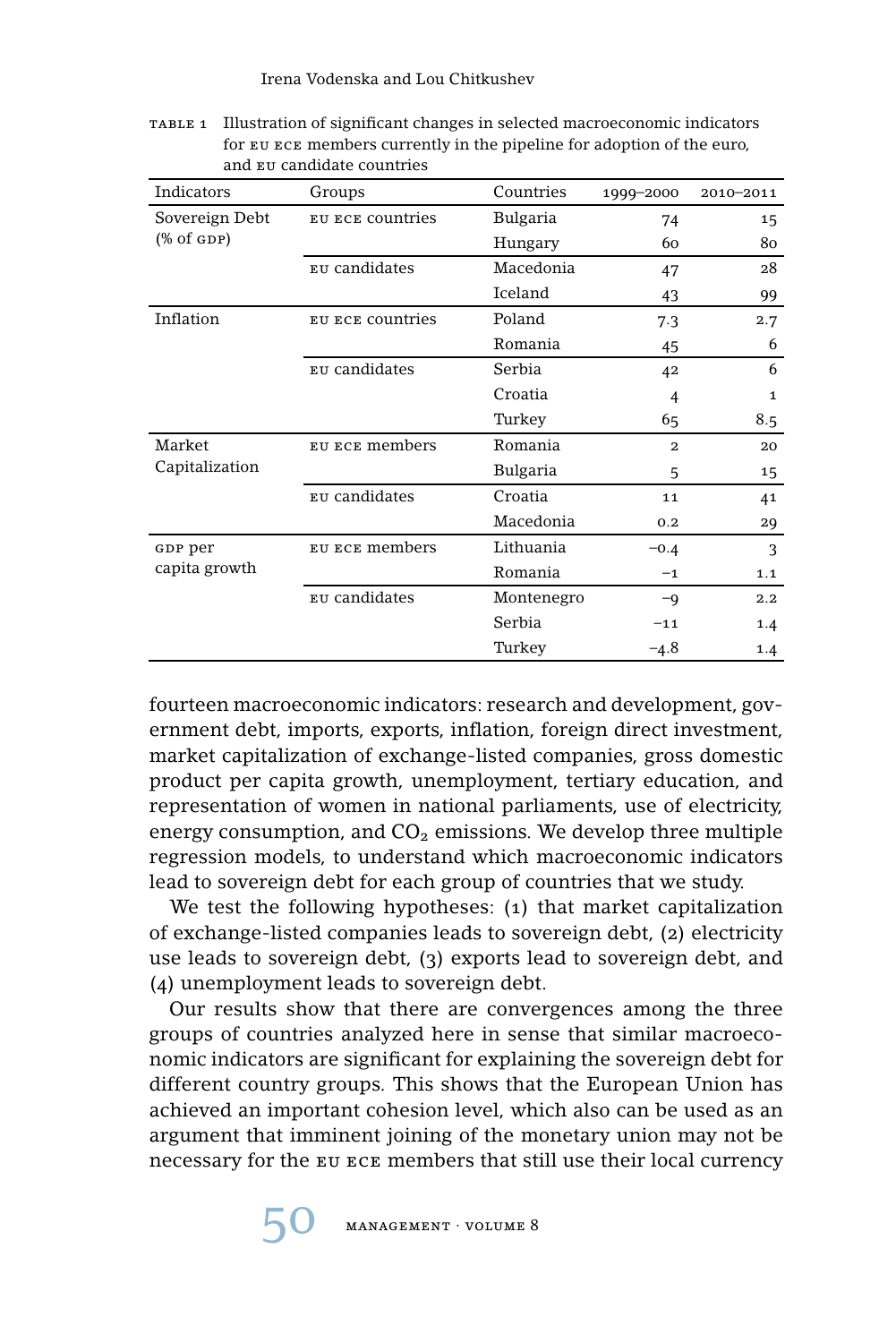and for the eu candidate countries. We argue that delaying of the euro adoption may be beneficial for all three groups of countries analyzed in this study. Upholding the local currencies could give monetary flexibility to the eu ece and eu candidate countries and position them better to curb the current global financial and sovereign debt crisis, and it may give the Eurozone breathing space to focus on the current euro problems instead of adding new countries into the monetary union and increasing the probability of new emerging problems.

The questions that we are tackling in this study are whether and when should eu ece countries that still use their local currencies and the eu candidate countries adopt the euro.

In the next section we provide background literature review addressing the advantages and disadvantages of common currency, and the challenges for the eu ece and eu candidate countries. In the third section we describe the data and methodology including regression analysis and hypothesis testing results for the three different groups of European countries investigated in this study, in the fourth section we discuss policy implications, and in the fifth section we offer brief concluding remarks.

#### **Literature Review**

### common currency: a panacea or a pandora's box

Research studies have shown many benefits of monetary integration and use of common currency. Among the benefits, increased trade, measured as combined imports and exports among the countries that use common currency has been prominently studied (Frankel and Rose 2002; Micco, Stein, and Ordonez 2003; Bun and Klaasen 2007). Inter-country trade of goods and services significantly enhances overall economic performance of a country and it is an important determinant of growth in GDP as well as real income growth. Another benefit of joining a monetary union is the prospect of price stabilization, which is quite desirable after turbulent periods of structural price changes that countries experience during the transitional pre-eu accession period. Also, joining a common currency is beneficial if eu candidate countries have experienced high inflationary periods and seek stability for their currencies (Frankel 2004; Wdowinski 2005). However, while the common currency can provide a safety harbor, it is also the one to be blamed for precipitating financial crisis. For example, within a monetary union, when investors expect any member country to not meet its sovereign debt obliga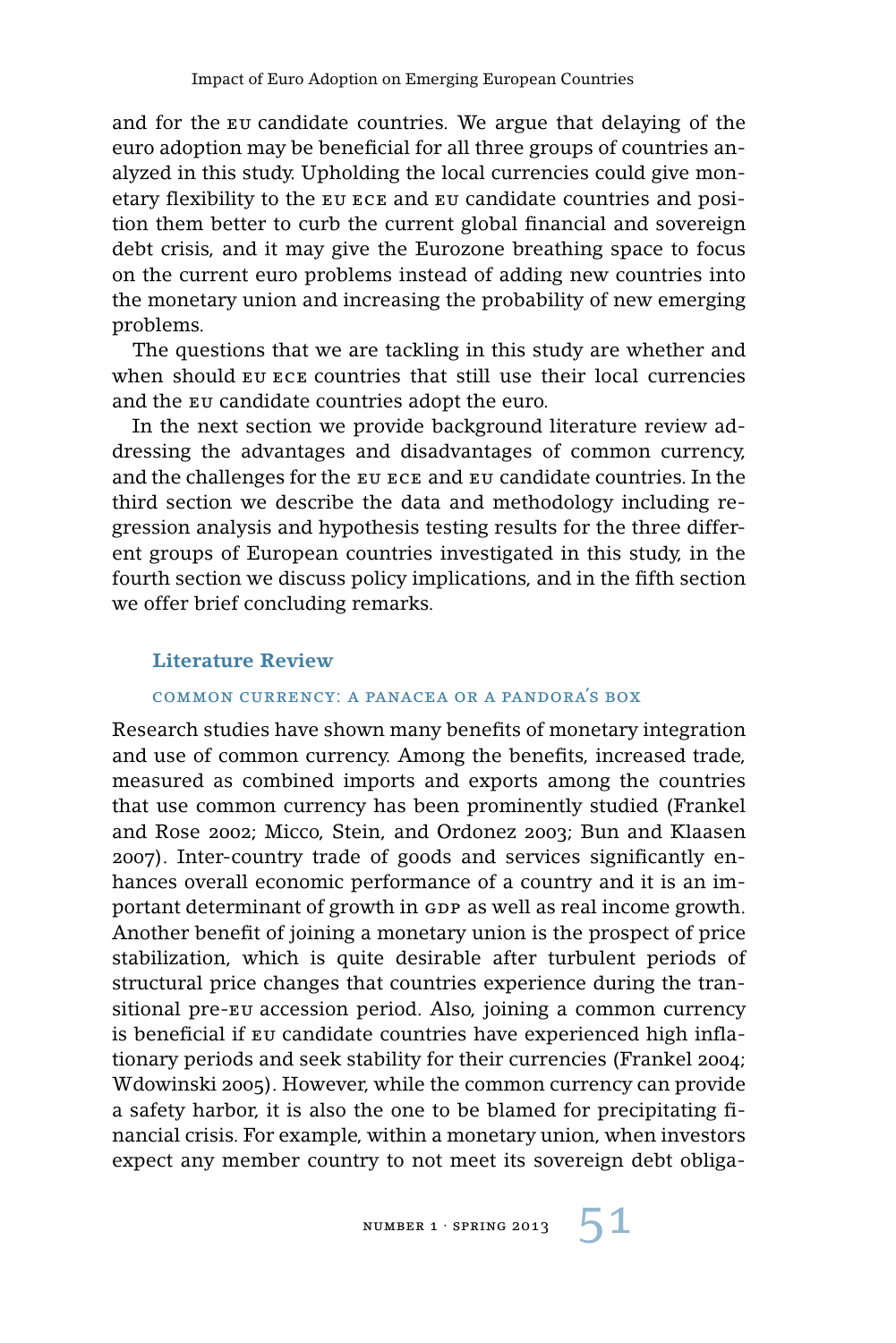tions, they will be motivated to sell-off that country's government bonds and invest the proceeds in securities of other countries using the same currency. As a result, the country in trouble will further be pushed into economic downfall since it will experience difficulties in rolling over its debt obligations. On the other hand, if the country uses its own currency, not all lenders would pull out their investments at the first sign of trouble, since the country's Central Bank could offer interim solutions by repurchasing the government bonds or restructuring the sovereign debt. In addition, if the investors sell the bonds, they will either have to sell the country's currency in the foreign exchange market or invest in other parts of the same country's economy. As such, the crisis could be contained to a certain extent. In a monetary union, however, member nations relinquish control over the currency of their borrowing and hence are more vulnerable to economic distress (De Grauwe 2011; Kopf 2011).

### financial and economic integration

Deeper financial integration was one of the main reasons why European countries have joined and continue to join the Eurozone. However, financial integration is considered as one of the main culprits behind the Eurozone Sovereign debt crisis. Adoption of the euro led to opening up of the financial and banking sectors in the eu countries. Hence, the developed nations of the region, that were flush with funds, could invest in the emerging and developing Eurozone members. Interest rates and inflation were low throughout the euro region. Capital and factors of production could potentially move freely. More developed countries like Germany invested significantly in Greece, Spain and other developing members of the eu. However, with Greece at the brink of default, German balance sheet was severely impacted by being populated with almost worthless investments. This spillover effect could have fatal consequences for the entire Eurozone. (Arezki, Candelon, and Sy 2011). As an extension of the Sovereign debt crisis spillover effect, it would not be surprising if in the future, when investors forecast economic difficulties in one Eurozone country, they flee not only the troubled country, but also other countries that have stakes in this country's Sovereign debt or are involved in significant business relations with the troubled country. This will have an effect of catalyzing and exacerbating the crisis.

One of the reasons for the members of the Eurozone to adopt a common currency was to strive to increase productivity and to not use the currency as a competitive tool. While this is a very noble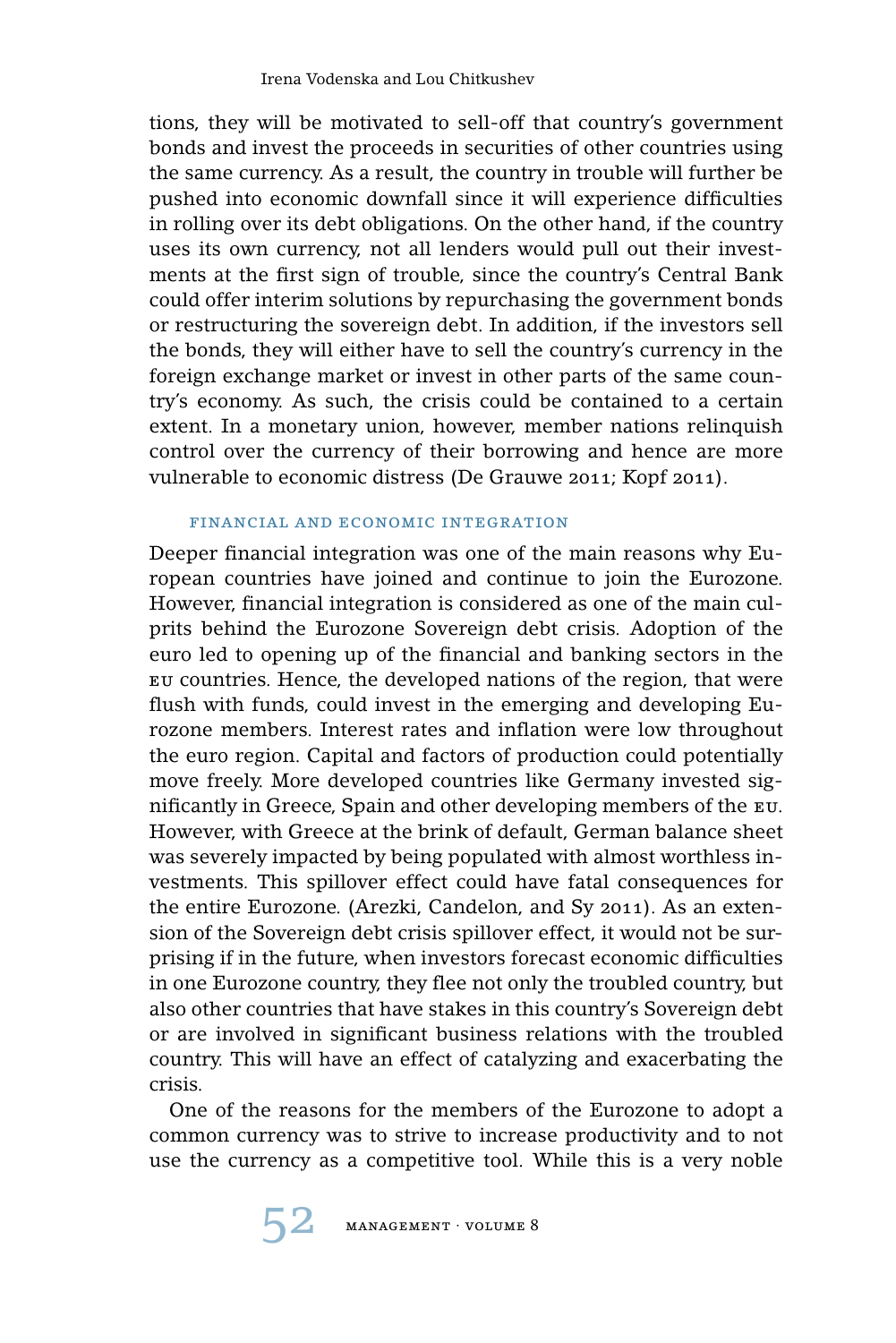cause to adopt the euro, it is fraught with its own problems (Chang 2010). For a developing economy that experiences slowdown, giving up control of its currency means that it cannot use currency devaluation to stay competitive in the world market. Rather, the country will need to adopt deflationary measures or renegotiate labor contracts, which can be very difficult socially and politically. This can lead a nation to a downward economic spiral, making the recovery from the trough even more painful (Krugman 2012).

Furthermore, while deeper integration of the factors of production provides for free factor migration to any region where production factors can be most useful (Chang 2010), in crisis situations such as the most recent 2008 global economic downturn, the free movement of production factors also contributes to a greater outflow of labor to countries that potentially have more opportunities for employment. This can temporarily ease the problem of unemployment in the troubled nations but in the long run, it will result in lower tax revenue for the troubled governments. In addition, the working age population that remains in the distressed developing countries will probably not be very productive, further reducing the competitiveness of these nations and making austerity measures even more difficult to implement.

Thus, despite the benefits of using common currency such as eliminating foreign exchange risks and promoting significant economic growth and development, there are important advantages for some countries to maintain local currencies and to retain the monetary policy flexibility when needed. For example, in times of significant downturns, if a country uses its local currency, the government can reduce the real interest rate to encourage investments in domestic businesses or to depreciate its currency to boost the exports towards the countries with stronger currencies. This is only beneficial if the domestic economy is not correlated with the economies of the countries in the prospective common currency area. Otherwise, similar monetary policies will be pursued for the specific country and the monetary union (Frankel 2004). On the other hand, while a common currency area is expected to bring further relative price and wage convergence, there would still be incidences of asymmetric economic shocks throughout the union due to country-specific events. A common currency would implore on the stronger economies to bear the burden of the shocks in their weaker counterparts. For the weaker members, common currency also comes at a high cost of not being able to adjust relative prices and wages by depreciating their local currency. Thus, due to asymmetric shocks requiring compensat-

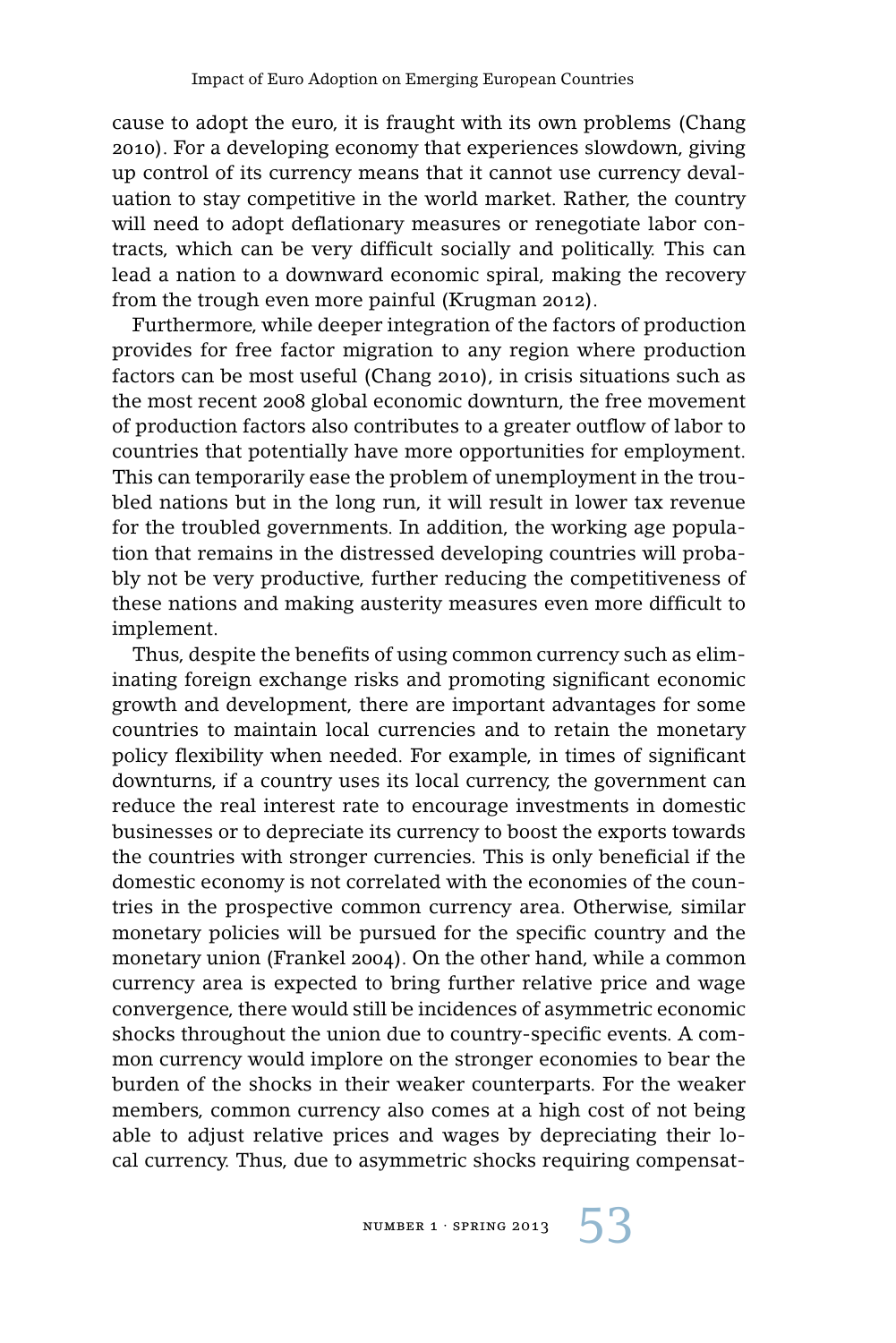ing transfers within the common currency area, and reducing member flexibility to adjust their local economies, monetary unions, besides the advantages, have potentially high costs as well (Barro 2012; Krugman 2012). Furthermore, a relatively strong economy might have to deal with the moral hazard issues arising from less fiscally responsible countries, and be asked to pay for the negligent financial behaviors of other countries in the monetary union.

# challenges for eu ece members using local currencies and eu candidate countries

The member states that have joined the eu since 2004 are on the path of adopting the euro as part of their accession plan. The timing of adopting the euro will depend primarily on satisfying the Copenhagen criteria, the Maastricht core economic requirements, and whether the economic convergence process could be more successful while outside or inside the Eurozone (Allam 2009; Lee 2012). The eu ece member countries have emerged as market economies from former Eastern European communist regimes, and are progressing towards the euro in a very different environment, taking into consideration the globalization pace and the faster financial market integration in the last 10–15 years (Darvas and Szapary 2008b). The challenges to joining the eu for the former communist countries are at least two-fold. Besides the required changes in the economic environments and the conversions of property rights from centralized to private, the accession to the eu also represents an important cultural, societal and political transformation for most eu ece member countries.

Until recently, before experiencing the severity of the sovereign debt crisis propagation in the Eurozone, the euro was very desirable and the public expectations were that almost all of Europe will adopt the common currency. This sentiment has since changed, and none of the seven eu ece countries that are required to adopt the euro is enthused by the prospect of relinquishing their local currencies. Instead, the eu ece countries are seriously reexamining their requirement to adopt the euro. United Kingdom and Denmark, on the other hand, have an explicit option not to adopt the euro which they can readily exercise. In addition, even though Sweden does not have a specific provision for not adopting the euro, the country has purposefully been delaying satisfaction of one of the requirements necessary to join the monetary union (Barro 2012).

Darvas and Szapary (2008a) have shown that after the privatization and development of the banking sectors in the eu ece countries,

 $\texttt{MANAGEMENT} \cdot \texttt{VOLUME} \ 8$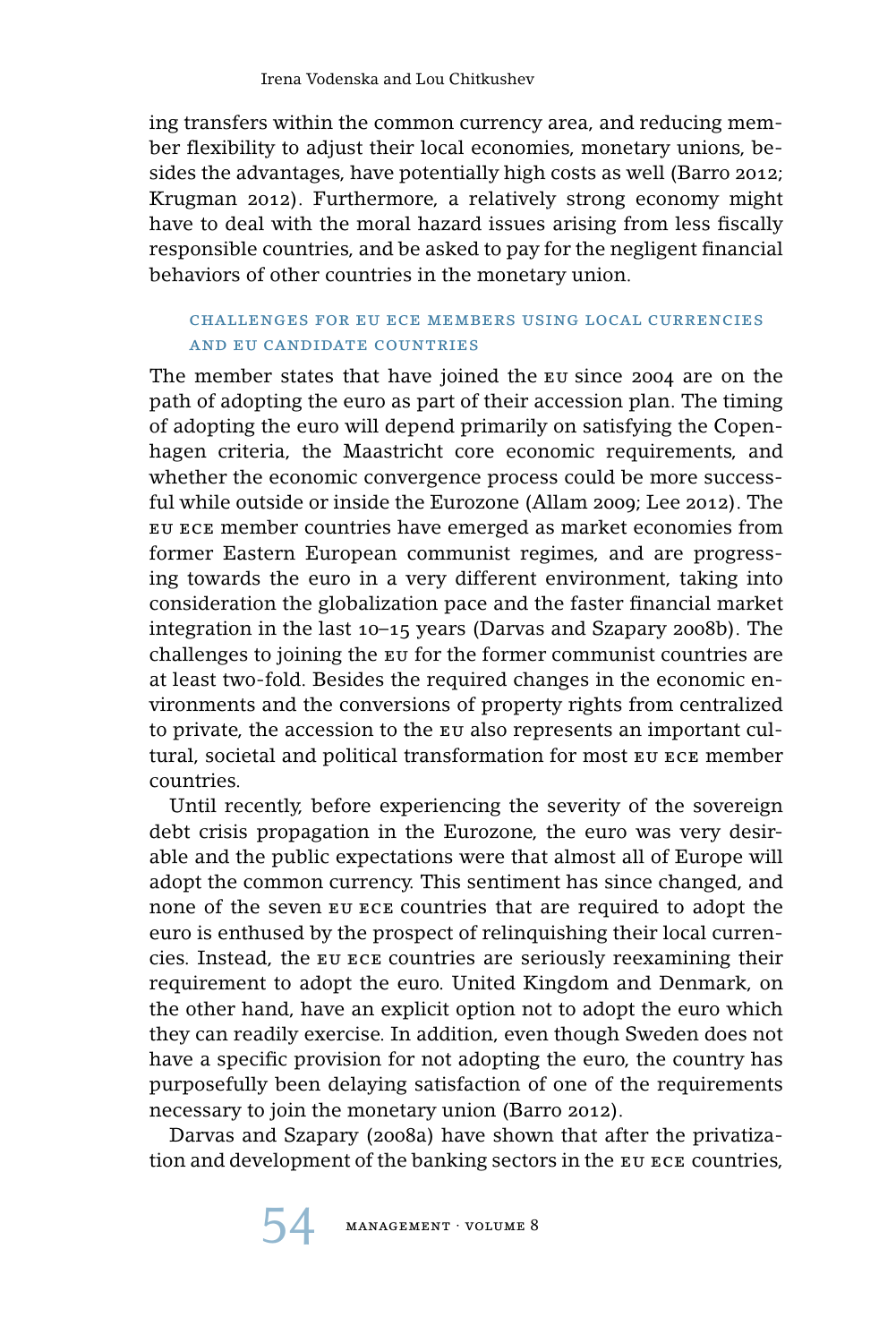the lending capacity of the banks as well as the competition among the banks has greatly increased. Along with these trends, and the decreased interest rate margins, the banks have offered more and larger loans to not only the commercial but also the retail sector in order to stay profitable. Mortgages and other household loans have been the fastest growing products in the lending market, with the highest growth rates achieved in Lithuania, Latvia, Bulgaria, and Romania. It is worth noting that most of the credit expansion was denominated in euro since the interest rates were lower in the Eurozone (Allam 2009). Also, Germany and other Eurozone countries with stronger balance sheets were the ones infusing most of the capital in the developing Europe.

Financial liberalization studies have examined the credit extension and growth for European emerging countries and the results have demonstrated that in general credit levels are below equilibrium indicating further expansion capabilities. However, the credit growth rate, rather than the credit level, is the important trend to follow in order to maintain low inflation and high macroeconomic stability (Egert, Halpern, and MacDonald 2006; Sirtaine and Skamnelos 2007).

Generally, high inflation negatively affects the currencies, so keeping it in check is extremely important for currency stability and a country's economic prosperity. A weak domestic currency worsens the problems of the country when much of its credit expansion is funded in euro. Inflation can be exacerbated by high non-FDI (Foreign Direct Investment) capital inflows in the European emerging countries, originally attracted by significant growth prospects, higher nominal interest rates, and expectations of yield convergence in anticipation of euro adoption. In addition, the non-FDI capital inflows can place upward pressure on the currencies of countries with floating rate regimes, could erode the competitiveness of these countries, and force the policymakers to lower interest rates to levels that create price instabilities (Darvas and Szapary 2008b). This trend could potentially create an aftershock bubble in the real estate market and in the emerging European financial markets, which could increase the severity of the current economic situation in the euro area. Financial market integration usually means integration of financial markets, inter-relations of different countries' banking systems, and uniformity of rules for investment market access for different market participants (Baele 2004).

Table 2 shows that between 1989 and 2006, the European Union has allocated significant funds to support its members' development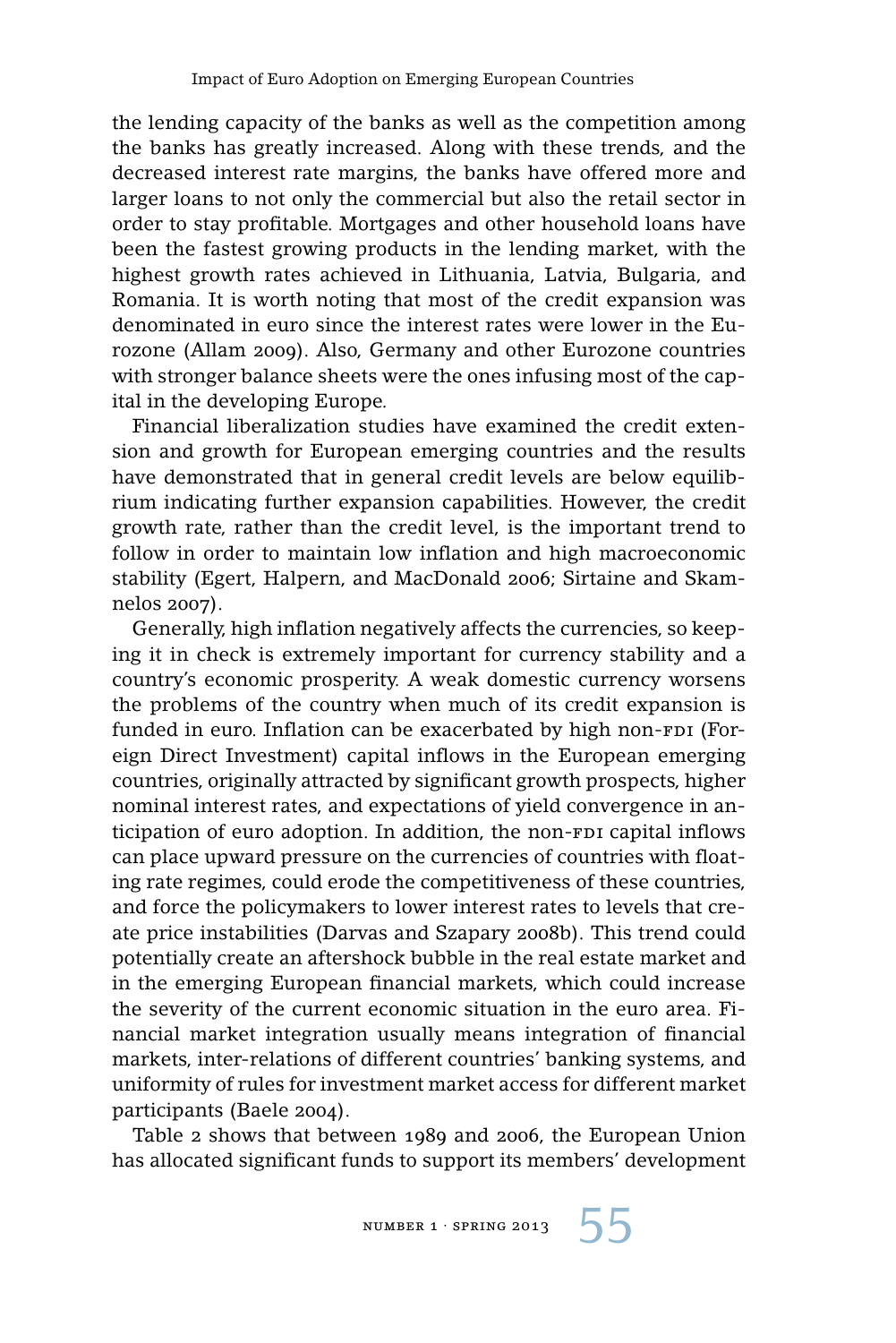#### Irena Vodenska and Lou Chitkushev

| Group              | Country        | $\left( 1\right)$      | (2)  |
|--------------------|----------------|------------------------|------|
| Cohesion countries | Spain          | 111,564.0 (6,198.5)    | 1.10 |
|                    | Portugal       | 46, 283.4 (2, 571.3)   | 2.50 |
|                    | Ireland        | 16,000.8 (895.1)       | 1.60 |
|                    | Greece         | 50,922.0 (2,829.3)     | 3.10 |
| Other Eu countries | Austria        | 3,096.0(258.1)         | 0.11 |
|                    | Belgium        | 4,753.8(264.1)         | 0.10 |
|                    | Denmark        | 1,818.0 (101.0)        | 0.06 |
|                    | Finland        | $3,459.6$ (288.3)      | 0.26 |
|                    | France         | $36,275.0$ $(2,015.3)$ | 0.13 |
|                    | Germany        | 58,181.0(3,232.3)      | 0.14 |
|                    | Italy          | $61,905.6$ $(3,439.2)$ | 0.30 |
|                    | Luxembourg     | 255.0(14.2)            | 0.08 |
|                    | Netherlands    | 6,035.4(335.3)         | 0.09 |
|                    | Sweden         | 3,153.6(262.8)         | 0.12 |
|                    | United Kingdom | 33,827.4 (1,879.3)     | 0.16 |

table 2 Distribution of structural and cohesion funds, 1989–2006

nores Column headings are as follows: (1) total funds – annual average, millions of ecus (European currency unit), (2) funds as a percent of  $GDP$  (for 1996). Adapted from Pastor (2001).

efforts of poor regions in form of structural and cohesion funds. Spain, Portugal, Greece, Italy and Germany are among the largest recipients of structural and cohesion funds, closely followed by France and the United Kingdom.

#### financial stability in europe

More recently, in light of the 2008 financial crisis and 2010 sovereign debt crisis, the European Union established support and stabilization mechanisms such as the European Financial Stabilization Mechanism (EFSM) and the European Financial Stability Facility (EFSF) to contribute towards financial stability in the midst of the European sovereign debt crisis. Moreover, in October 2012, the European Stability Mechanism (esm) was created to focus on Eurozone sovereign debt sustainability and prevention of a future crisis emergence. These mechanisms offered financial assistance funds to help European troubled countries such as Greece, Portugal, and Ireland. While these are smaller economies, the real upcoming threat for Europe could be the significant indebtedness of Italy and Spain as significantly larger economies compared to Greece, Portugal and Ireland. Spain has already asked for 100 billion Euros through EFSF, and will receive the funds contingent upon specific policy implemen-

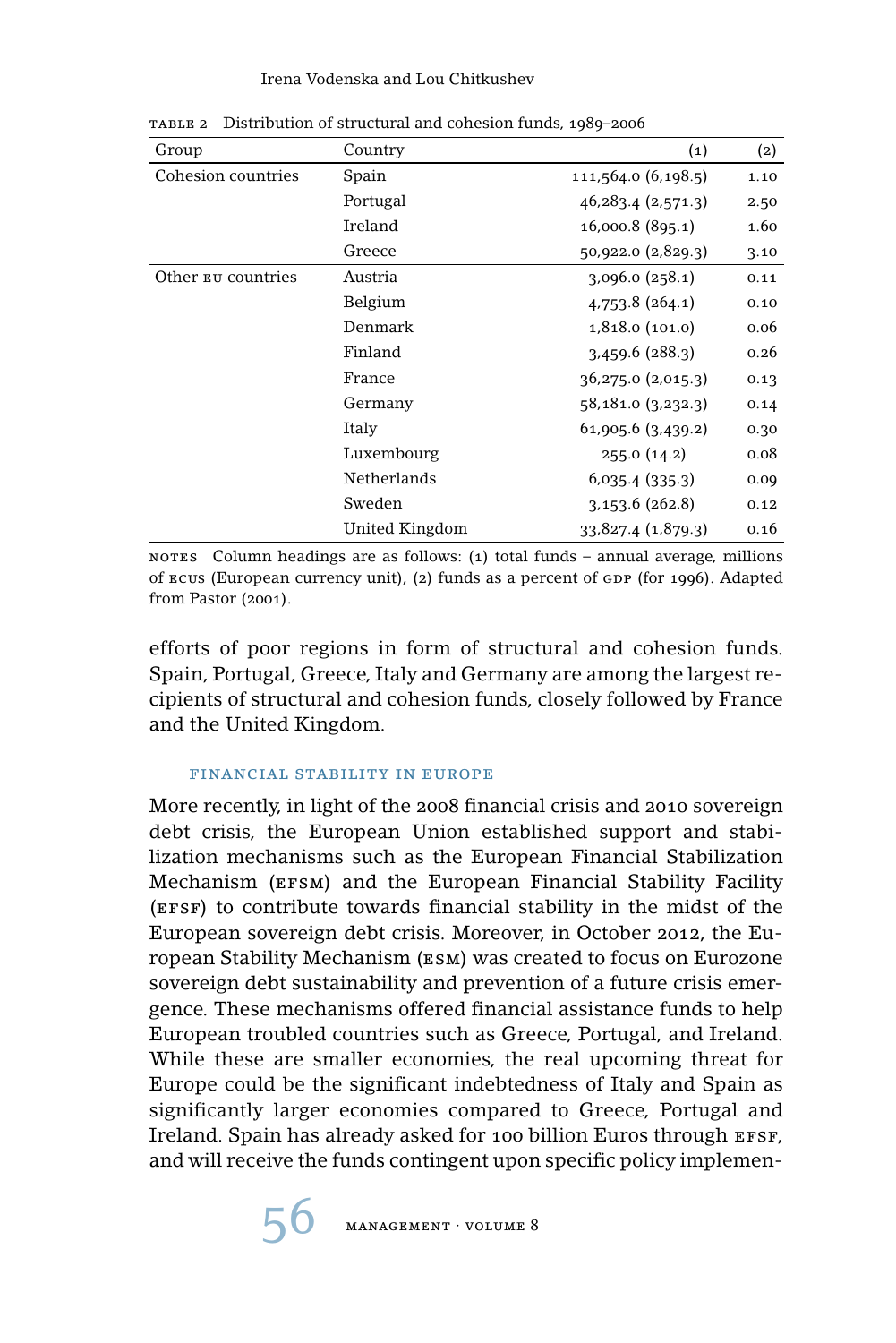tations in the realm of its financial sector (European Commission 2013; imf 2012). Possibly, Italy will be the next country to require assistance from these newly formed Eurozone mechanisms. Furthermore, we argue that the European sovereign problems are not contained to the gipsi (Greece, Ireland, Portugal, Spain, and Italy) countries, but rather could extend to countries such as Germany and France as well, given that the trend of sovereign debt levels as percentage of GDP (Gross Domestic Product) for these countries continues to increase as shown in table 3.

If the observed upward trend of sovereign debt as percentage of gdp continues, especially for the larger economies such as Italy, Spain, Germany and France, this could prolong the current sovereign debt crisis and prove more troublesome for Europe. This possibility is explored in scenario analysis and forecasting of the Spanish and Italian debt for the period of 2012 to 2020 (Cline 2012) showing that under certain scenarios, the debt levels may continue to increase. The other groups that we study, eu ece countries that use their local currencies and eu candidates, have significantly lower sovereign debt levels compared to the Eurozone average, with exception of Iceland (EU candidate) with sovereign debt at 99 percent of GDP and Hungary (ece country that uses local currency) with 80 percent of gdp. We argue that if the countries from these two groups join the European Monetary Union, they will be adversely affected by the increasing European debt and will have to participate in resolving the debt issue as donor countries, which might increase their sovereign debt to unsustainable levels. On the other hand, the eu ece countries that use local currencies such as Latvia, Hungary, and Romania have already benefited from the newly formed European Mechanisms for Financial Stability and a counter argument can be made that they could benefit even further by becoming members of the European Monetary Union.

Table 4 shows high volatility in Irish growth from positive 10 percent in 1999 down to negative 8 percent in 2009. Greece has experienced relatively stable positive growth prior to the 2008 financial crisis, and has not shown signs of recovery afterwards, but rather has hovered in the negative growth region, which could continue to further depress the Greek economy. While European countries in general experienced negative GDP growth after 2008, Germany, France, Belgium, Portugal, and Italy show faster growth recovery and have already moved towards positive growth in 2010 compared to Greece, Ireland, and Spain, which still show negative growth in 2010.

In light of the current challenges faced by the Eurozone network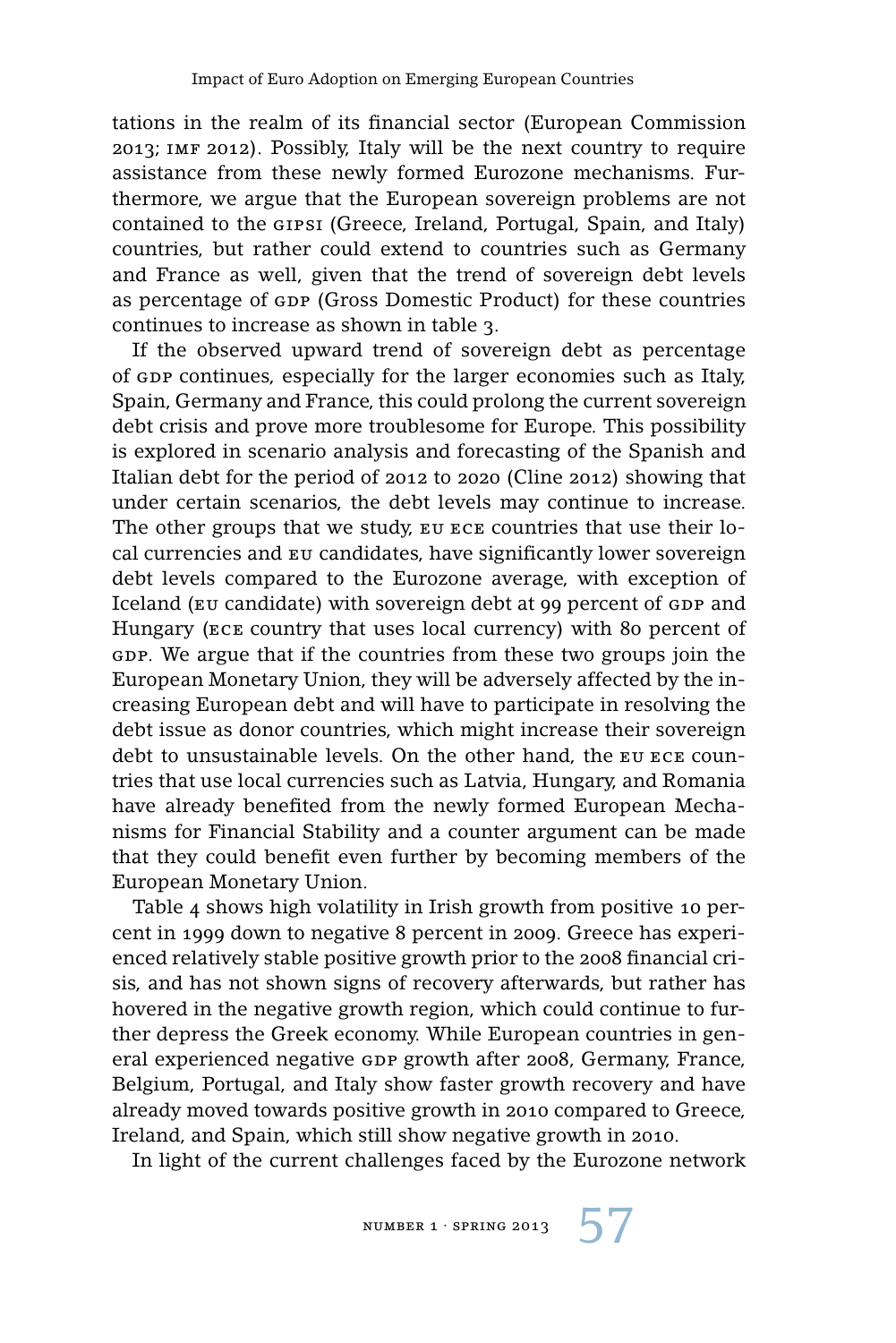| TABLE 3 Sovereign  | 68 percent |        | debt as percentage of opr for selected Eurozone countries showing universal upward trend in the range between<br>for Spain and 165 percent for Greece in 2011 (%) |         |         |         |        |        |           |         |         |         |        |
|--------------------|------------|--------|-------------------------------------------------------------------------------------------------------------------------------------------------------------------|---------|---------|---------|--------|--------|-----------|---------|---------|---------|--------|
| Country            | 1999       | 2000   | 2001                                                                                                                                                              | 2002    | 2003    | 2004    | 2005   | 2006   | 2007      | 2008    | 2009    | 2010    | 2011   |
| Belgium            | 113.78     | 107.88 | 106.64                                                                                                                                                            | 103.55  | 98.55   | 94.33   | 92.02  | 88.03  | 84.19     | 89.78   | 96.25   | 96.67   | 97.81  |
| France             | 58.89      | 57.33  | 56.89                                                                                                                                                             | 58.98   | 63.14   | 65.13   | 66.73  | 63.89  | 64.19     | 68.27   | 79.00   | 82.39   | 86.01  |
| Germany            | 60.90      | 59.74  | 58.83                                                                                                                                                             | 60.44   | 63.94   | 65.75   | 67.97  | 67.56  | 64.90     | 66.25   | 73.44   | 83.23   | 80.56  |
| Greece             | 102.51     | 103.44 | 103.72                                                                                                                                                            | 101.45  | 97.27   | 98.84   | 100.29 | 106.11 | 105.41    | 110.72  | 127.10  | 142.76  | 165.41 |
| Ireland            | 48.50      | 37.78  | 35.50                                                                                                                                                             | 32.12   | 30.94   | 29.63   | 27.35  | 24.81  | 25.01     | 44.34   | 65.10   | 94.84   | 106.46 |
| Italy              | 113.70     | 109.17 | 108.79                                                                                                                                                            | 105.69  | 104.42  | 103.90  | 105.94 | 106.65 | 103.62    | 106.30  | 116.07  | 119.00  | 120.11 |
| Portugal           | 49.55      | 48.48  | 51.20                                                                                                                                                             | 53.84   | 55.88   | 57.65   | 62.75  | 63.92  | 68.27     | 71.58   | 83.01   | 92.92   | 107.76 |
| Spain              | 62.34      | 59.26  | 55.50                                                                                                                                                             | 52.55   | 48.74   | 46.22   | 43.03  | 39.56  | 36.12     | 39.85   | 53.26   | 60.11   | 68.47  |
|                    |            |        |                                                                                                                                                                   |         |         |         |        |        |           |         |         |         |        |
| TABLE 4 GDP per ca |            |        | pita growth for selected Eurozone countries (%)                                                                                                                   |         |         |         |        |        |           |         |         |         |        |
| Country            | 1999       | 2000   | 2001                                                                                                                                                              | 2002    | 2003    | 2004    | 2005   | 2006   | 2007      | 2008    | 2009    | 2010    |        |
| Belgium            | 3.30       | 3.42   | 0.46                                                                                                                                                              | 0.91    | 0.39    | 2.82    | 1.17   | 2.03   | 2.15      | 0.16    | $-3.62$ | 1.33    |        |
| France             | 2.97       | 2.98   | 1.10                                                                                                                                                              | 0.20    | 0.19    | 1.80    | 1.07   | 1.76   | 1.66      | $-0.64$ | $-3.26$ | 0.93    |        |
| Germany            | 1.81       | 2.92   | 1.34                                                                                                                                                              | $-0.16$ | $-0.43$ | 1.18    | 0.74   | 3.82   | 3.41      | 1.28    | $-4.89$ | 3.85    |        |
| Greece             | 2.97       | 4.14   | 3.89                                                                                                                                                              | 3.09    | 5.60    | 4.01    | 4.89   | 5.12   | 2.59      | $-0.55$ | $-3.64$ | $-3.80$ |        |
| Ireland            | 9.48       | 7.79   | 3.14                                                                                                                                                              | 4.10    | 2.48    | 2.61    | 3.07   | 2.83   | 2.85      | $-4.48$ | $-7.69$ | $-0.79$ |        |
| Italy              | 1.43       | 3.61   | 1.80                                                                                                                                                              | 0.13    | $-0.82$ | 0.73    | 0.19   | 1.62   | 0.94      | $-1.91$ | $-5.62$ | 1.05    |        |
| Portugal           | 3.64       | 3.37   | 1.31                                                                                                                                                              | 0.03    | $-1.60$ | 0.97    | 0.32   | 1.11   | 2.13      | $-0.14$ | $-3.00$ | 1.33    |        |
| Spain              | 4.21       | 4.17   | 2.48                                                                                                                                                              | 1.23    | $0 + 1$ | $-1.60$ | 1.93   | 2.33   | $^{4.81}$ | $-0.64$ | $-4.46$ | $-0.50$ |        |

Irena Vodenska and Lou Chitkushev

58 management · volume 8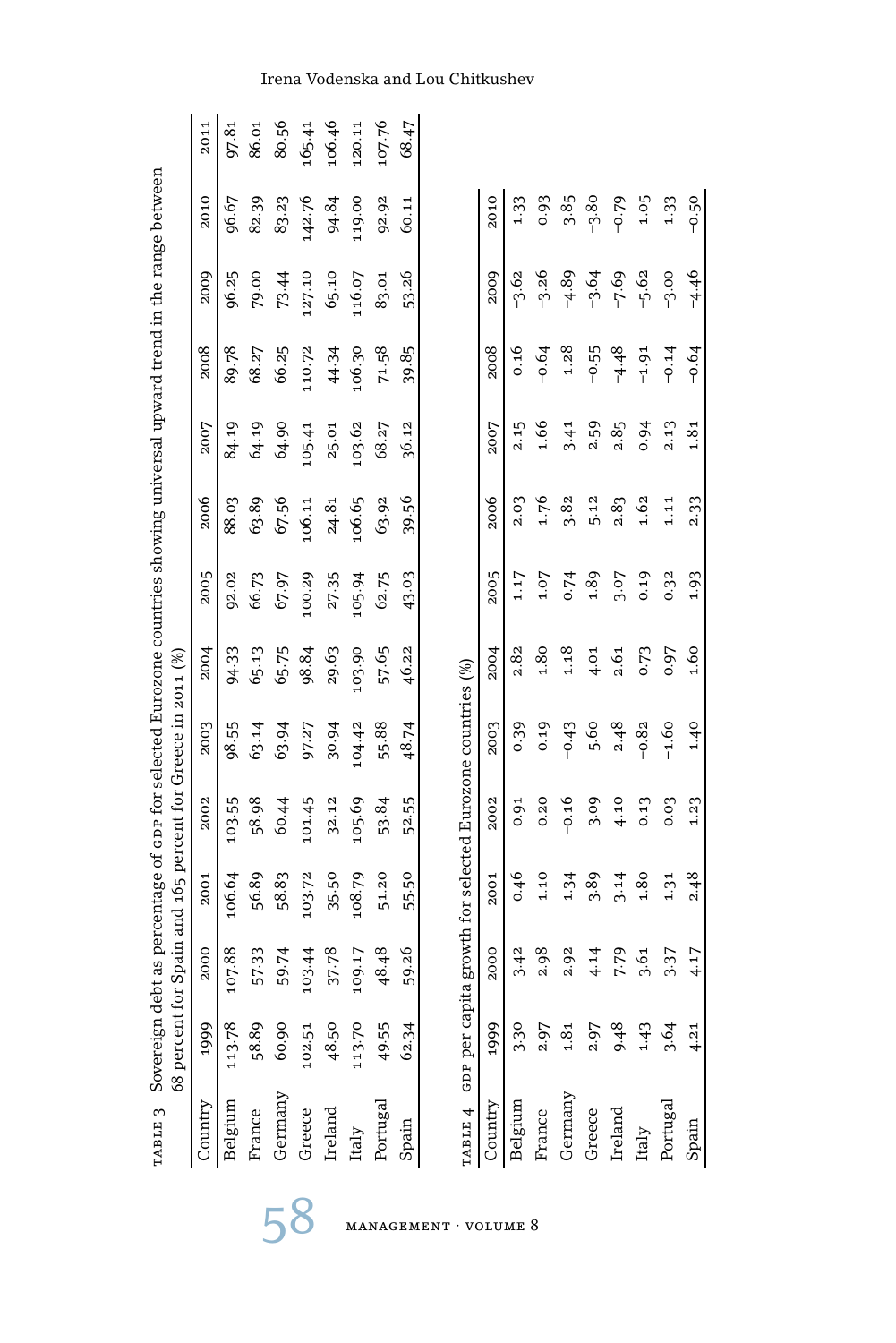of financial institutions, in December 2011, the European Central Bank has committed to provide  $\epsilon_1$  trillion of funds for the European banks for up to three years in an attempt to stem the effects of the most recent financial crisis. This injection of liquidity intends to give the European governments three years to make necessary fiscal adjustments, and only time could tell whether this added liquidity into the European banking system will end the European sovereign debt crisis. However, for a longer-term solution to this crisis, the liquidity infusion needs to be in the form of recapitalization of the struggling banks instead of getting into the vicious cycle of increasing the sovereign debt of the faltering economies.

The above mentioned difficulties that currently plague the EU are becoming more relevant as additional countries are considering or will be required to adopt the euro. We discuss these questions based on regression analyses of economic indicators on one hand and sovereign debt as percentage of GDP on the other for the EU ECE members and eu candidate countries compared to the Eurozone and we test the following 4 hypothesis.

#### hypothesis testing

- h1 *Market capitalization of exchange-listed companies leads to increase in government debt.*
- h2 *Electricity use leads to increased government debt.*
- h3 *Exports lead to increase in government debt.*
- h4 *Unemployment leads to increase in government debt.*

### **Data, Models, and Methodology**

#### **DATA**

This section describes the data and outlines the methodology used in the selection of the macroeconomic indicators. In this study we use the World Bank Development Indicator (wpi) database, containing approximately one thousand macroeconomic indicators reported annually from 1960s until present for approximately 200 countries. In addition, since the government debt data was incomplete in the w<sub>p1</sub> database, we use the International Monetary Fund Fiscal Affairs Department Public Debt Database containing annual public debt data for approximately 180 countries since 1960s until present. The definitions of the data below are taken from the wpi database indicator description.

*Sovereign Debt.* Central government debt, total (% of GDP), is the entire stock of direct government fixed-term contractual obligations to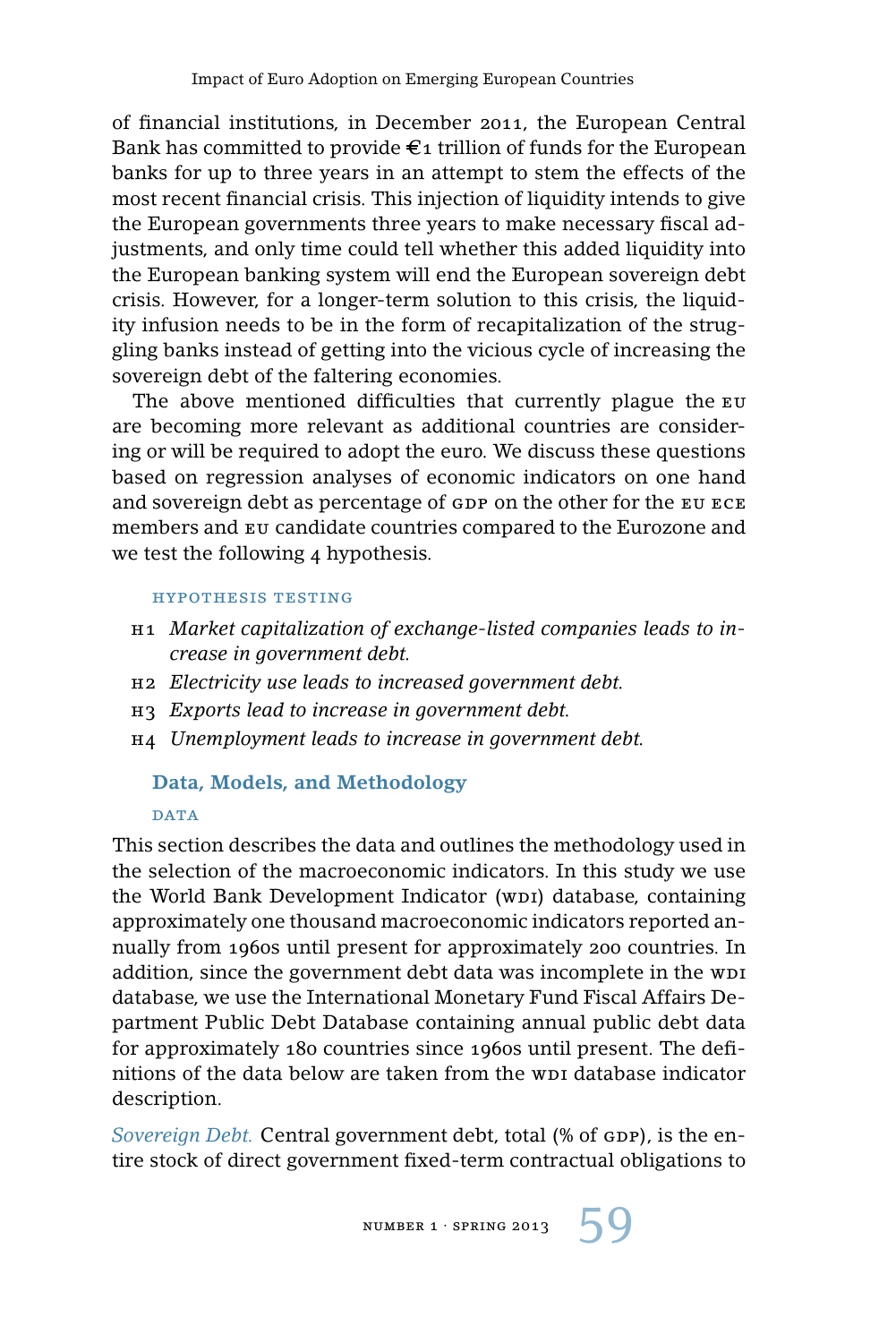others outstanding on a particular date. It includes domestic and foreign liabilities such as currency and money deposits, securities other than shares, and loans. It is the gross amount of government liabilities reduced by the amount of equity and financial derivatives held by the government.

*Inflation.* Measured by the consumer price index, inflation reflects the annual percentage change in the cost to the average consumer of acquiring a basket of goods and services that may be fixed or changed at specified intervals, such as yearly.

*Unemployment.* Refers to the share of the labor force (% of total labor force) that is without work but available for and seeking employment.

*Imports.* Refers to a total of imports of goods and services (% of GDP). Imports of goods and services represent the value of all goods and other market services received from the rest of the world.

*Exports* . Represents the value of all goods and other market services provided to the rest of the world (% of GDP). Exports include the value of merchandise, freight, insurance, transport, travel, royalties, license fees, and other services, such as communication, construction, financial, information, business, personal, and government services. Exports exclude compensation of employees and investment income (formerly called factor services) and transfer payments.

*Market Capitalization.* Represents total market capitalization (share price times the number of shares outstanding) of listed companies (% of GDP). Listed domestic companies are the domestically incorporated companies listed on the country's stock exchanges at the end of the year. Listed companies do not include investment companies, mutual funds, or other collective investment vehicles. The sample is restricted to the period for which annual data are available: from 1961 to 2010 (50 observations for country). The above time series data are collected and retrieved from the World Growth Indicator database published by the World Bank.

*Gross Domestic Product (*gdp*) Per Capita Growth.* Annual percentage growth rate of GDP per capita based on constant local currency. GDP per capita is gross domestic product divided by midyear population. GDP at purchaser's prices is the sum of gross value added by all resident producers in the economy plus any product taxes and minus any subsidies not included in the value of the products. It is calculated without making deductions for depreciation of fabricated assets or for depletion and degradation of natural resources.

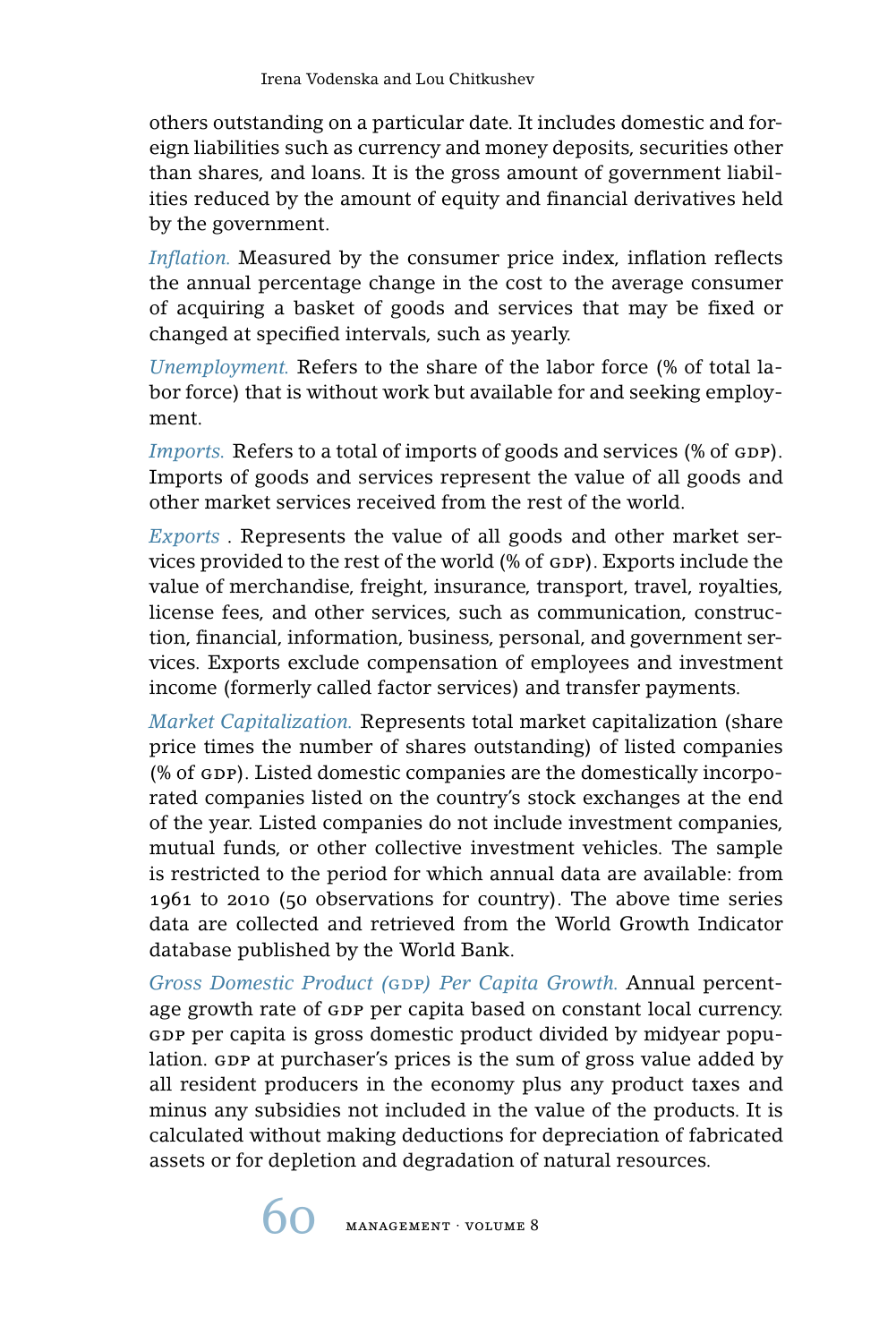*Foreign Direct Investments* represent net inflows of investment to acquire a lasting management interest (10 percent or more of voting stock) in an enterprise operating in an economy other than that of the investor. It is the sum of equity capital, reinvestment of earnings, other long-term capital, and short-term capital as shown in the balance of payments. This series shows net inflows (new investment inflows less disinvestment) in the reporting economy from foreign investors, and is divided by GDP.

*Research and Development.* Expenditures for research and development are current and capital expenditures (both public and private) on creative work undertaken systematically to increase knowledge, including knowledge of humanity, culture, and society, and the use of knowledge for new applications.  $R&D$  covers basic research, applied research, and experimental development. Research and development is expressed as percentage of GDP.

*Electric Power Consumption.* Expressed as kWh per capita, it measures the production of power plants and combined heat and power plants less transmission, distribution, and transformation losses and own use by heat and power plants.

 $CO<sub>2</sub>$ 

*Emissions.* Expressed as metric tons per capita, carbon dioxide emissions are those stemming from the burning of fossil fuels and the manufacture of cement. They include carbon dioxide produced during consumption of solid, liquid, and gas fuels and gas flaring.

*Energy Use* (kg of oil equivalent per capita). Refers to the use of primary energy before transformation to other end-use fuels, which is equal to indigenous production plus imports and stock changes, minus exports and fuels supplied to ships and aircraft engaged in international transport.

*Education.* School enrollment, tertiary (% gross) or gross enrolment ratio in tertiary education ( $iscED_5$  and 6), regardless of age, expressed as a percentage of the total population of the five-year age group following secondary school (ISCED is International Standard Classification of Education. Level 5 is first stage of tertiary education and level 6 is second stage of tertiary education including active research involvement).

*Women Representation in National Parliaments.* Indicates the percentage of parliamentary seats in a single or lower chamber held by women.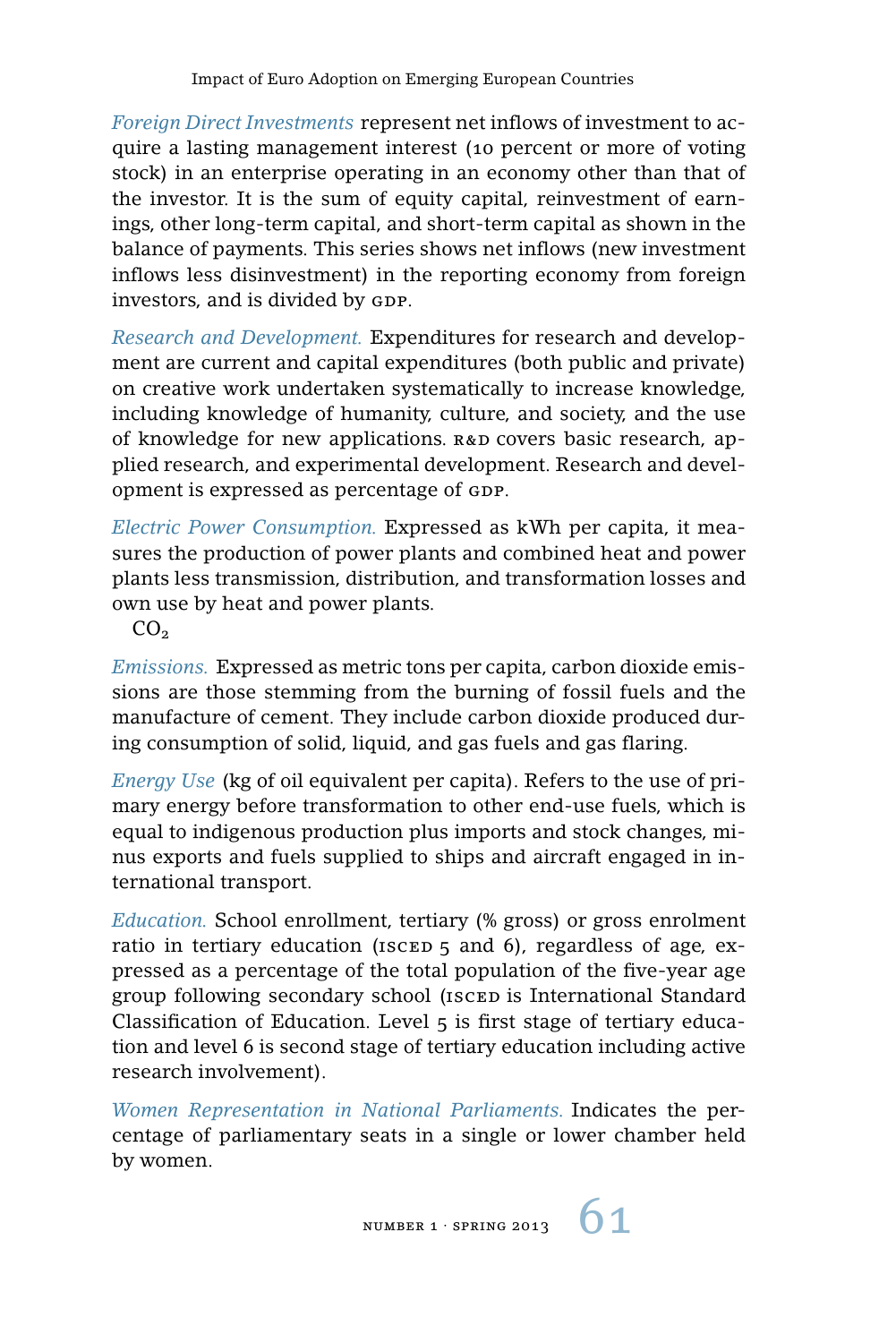#### models and methodology

In this study we examine fourteen macroeconomic indicators described in the previous section to determine which factors might be most importantly related to increase in government debt, which was the main culprit for the precipitous financial crisis in the Eurozone. We divide the countries in three analytical groups, Eurozone, EU ECE members that use local currencies, and eu candidate countries. We obtain the regressors for different groups by starting with the original fourteen macroeconomic indicators and by using a stepwise regression approach with backward elimination of variables until we reach the optimal model with fewer independent variables to avoid over-fitting. We first check for variable significance and methodically exclude the non-significant variables to continue the model selection process with only effective variables. We eliminate variables with large AIC values and test whether after variable elimination the model has improved (lower) aic value. aic is the Akaike Information Criterion test that measures relative goodness of fit of a statistical model. The lower the aic, the better the goodness of model fit. We test for multicollinearity by checking vir (Variance Inflation Factor) values for each variable and we exclude the variables with  $VIF > 10$ . As a rule of thumb,  $VIF$  larger than 10 signifies existence of muilticollinearity. We then perform the *t*-test for individual coefficient significance and the *F*-test for joint coefficient significance. We analyze the anova table to compare the quality of the original and the resulting simplified model and accept the simplified model if there is insufficient evidence to reject it. Lastly, we plot the residuals to check the fitting and to ensure no serial correlation exists in the residuals.

Using the above methodology, we develop the following models for the three different groups that we study:

*Group 1* includes seventeen Eurozone countries of the European Union: Austria, Belgium, Cyprus, Estonia, Finland, France, Germany, Greece, Ireland, Italy, Luxembourg, Malta, Netherlands, Portugal, Slovak Republic, Slovenia, and Spain.

The model for Group 1:

$$
SD = \alpha + \beta_1 \cdot Inf + \beta_2 \cdot Cap + \beta_3 \cdot Unemp + \beta_4 \cdot Elc. \tag{1}
$$

*Group 2* includes seven Eastern European countries of the European Union that still use their respective local currencies: Bulgaria, Czech Republic, Hungary, Latvia, Lithuania, Poland, and Romania.

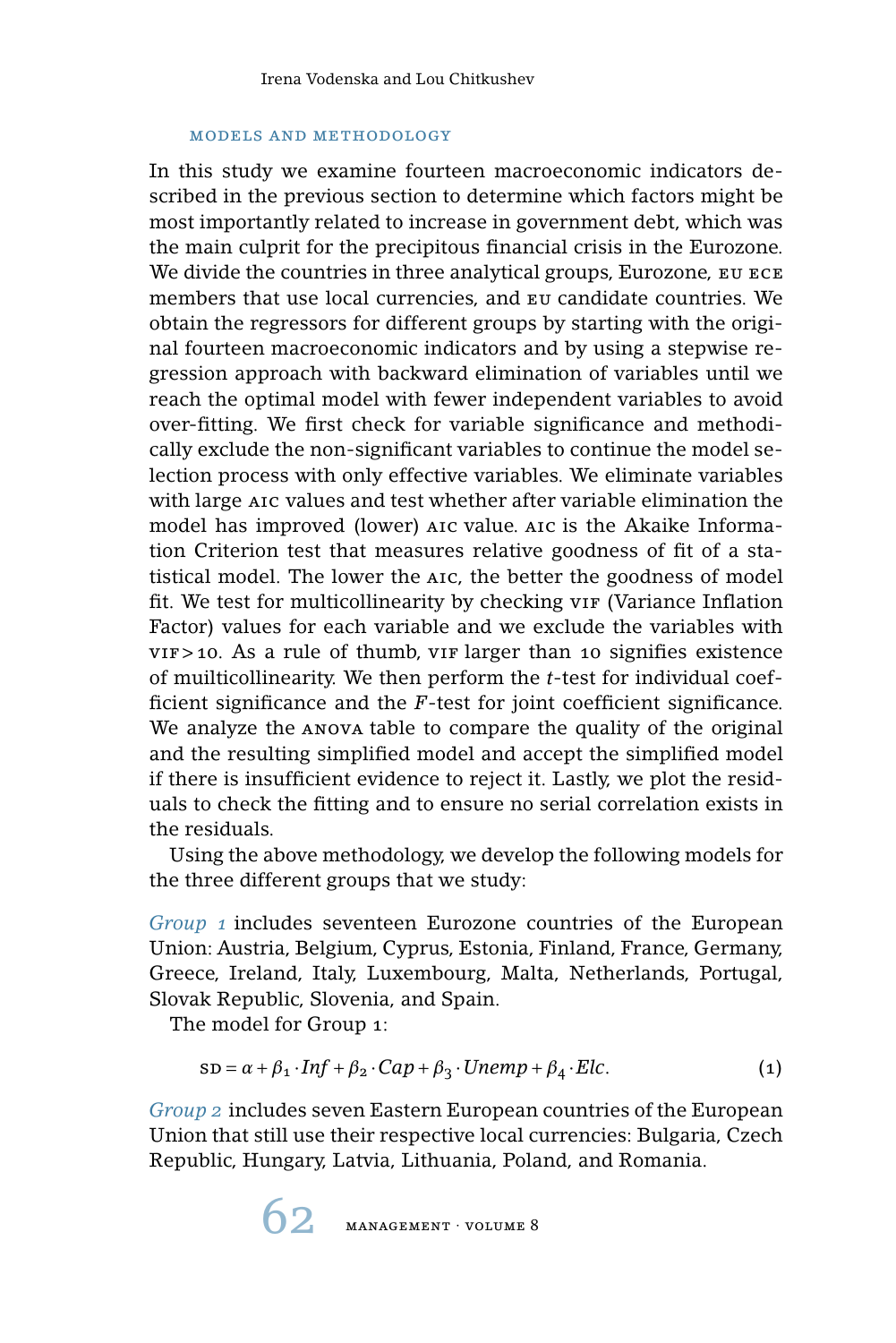The model for Group 2:

$$
SD = \alpha + \beta_1 \cdot Exp + \beta_2 \cdot FDI + \beta_3 \cdot Unemp + \beta_4 \cdot WP \tag{2}
$$

*Group 3* includes six European Union candidate countries: Croatia, Iceland, Macedonia, Montenegro, Serbia, and Turkey.

The model for Group 3:

$$
SD = \alpha + \beta_1 \cdot Exp + \beta_2 \cdot Cap + \beta_3 \cdot Elc + \beta_4 \cdot CO_2.
$$
 (3)

Where,  $s$ D – Sovereign Debt as percentage of  $s$ DP,  $\alpha$  – intercept, *β*(1,*n*) – regressors' coefficients, *Inf* – inflation, *Cap* – market capitalization of exchange-listed companies, *Unemp* – unemployment, *Elc* – electricity consumption,  $Exp$  – exports,  $FDI$  – Foreign Direct Investments, wip – women representation in National Parliaments,  $CO<sub>2</sub>$  – Carbon Dioxide emissions.

#### regression analysis and hypothesis testing results

In table 5 we report the coefficients of the regressors in the models, the *t*-statistics for the coefficients, standard errors, and the *p*-values for the three different groups of countries. The regression models have Sovereign debt as percentage of GDP as a regressand and a set of macroeconomic indicators as regressors obtained as explained in the Models and Methodology section.

In testing hypothesis 1, which states that market capitalization of exchange-listed companies leads to government debt, table 5 shows that market capitalization has a negative direct effect on the increase of government debt and is statistically significant at the 0.001 level for the Eurozone and the eu candidate countries.

In testing hypothesis 2, which states that increased use of electricity leads to government debt, table 5 shows that use of electricity has negative relation with increase of government debt and is statistically significant at the 0.05 level for the Eurozone and at 0.001 level for the eu candidate countries.

In testing hypothesis 3, which states that higher exports lead to government debt, table 5 shows that exports are positively related to government debt and is statistically significant at the 0.001 level for eu ece countries that still use their local currencies and is also positively related to government debt for the eu candidate countries with statistical significance of 0.05.

In testing hypothesis 4, which states that unemployment leads to government debt, table 5 shows that unemployment has positive direct effect on an increase of government debt and is statistically sig-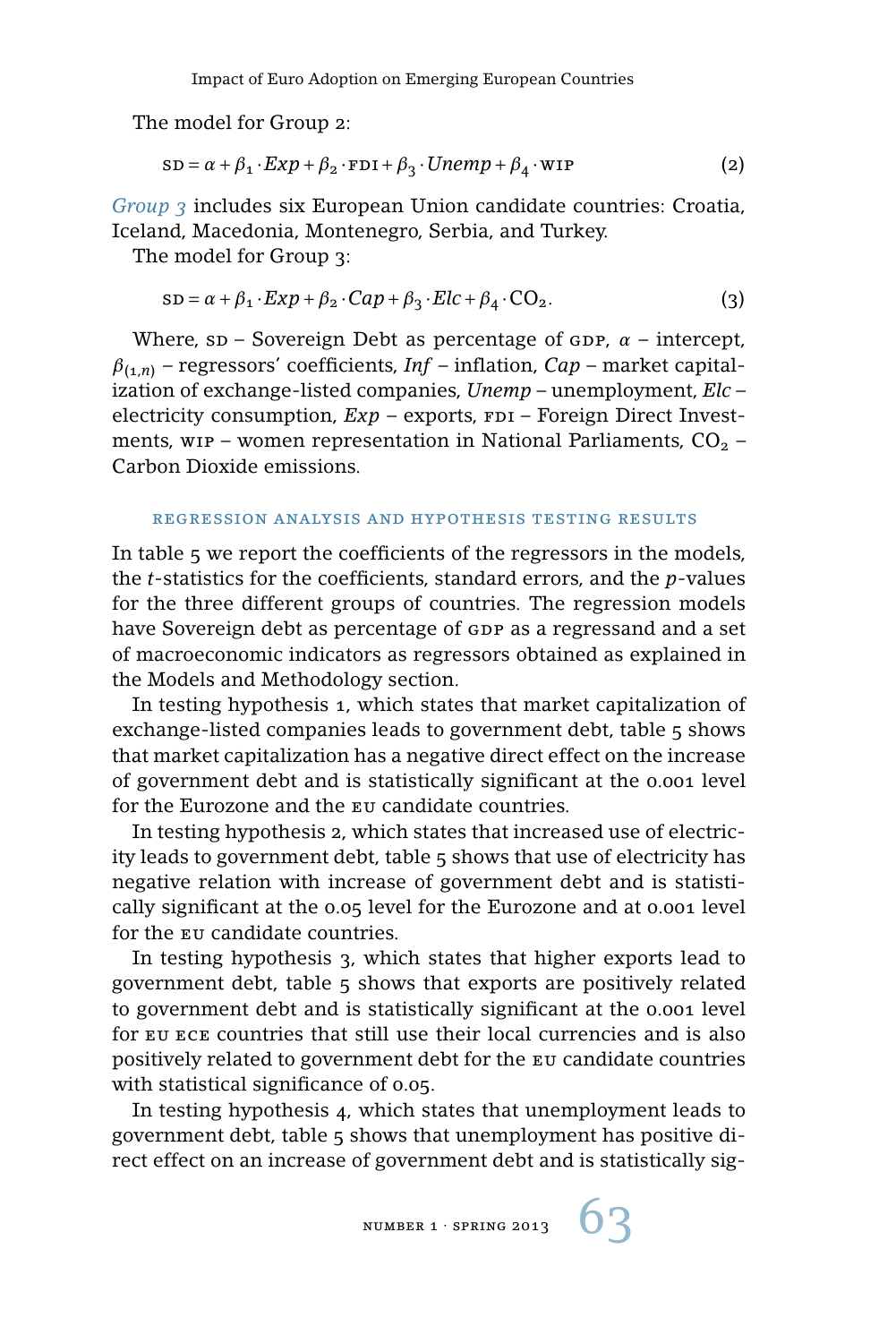#### Irena Vodenska and Lou Chitkushev

| Item            | Group 1       | Group 2       | Group 3       |
|-----------------|---------------|---------------|---------------|
| Intercept       | $-0.02811$    | 0.002018      | $-0.05455$    |
| $t$ -value      | $(-0.480)$    | (0.028)       | $(-0.744)$    |
| Std. Error      | 0.05861       | 0.073129      | 0.07335       |
| $p$ -value      | 0.6321        | 0.978056      | 0.461491      |
| Inflation       | $-0.30205***$ |               |               |
| $t$ -value      | $(-4.486)$    |               |               |
| Std. Error      | 0.06733       |               |               |
| $p$ -value      | $1.36e^{-5}$  |               |               |
| Market cap      | $-0.26449***$ |               | $-0.37375$    |
| $t$ -value      | $(-4.358)$    |               | $(-4.207)$    |
| Std. Error      | 0.06069       |               | 0.08884       |
| $p$ -value      | $2.31e^{-5}$  |               | 0.000129      |
| Unemployment    | $0.27323***$  | 0.309432***   |               |
| $t$ -value      | (4.025)       | (3.906)       |               |
| Std. Error      | 0.06788       | 0.079218      |               |
| $p$ -value      | $8.69e_{-5}$  | 0.000198      |               |
| Electricity use | $-0.15221*$   |               | $-0.41441***$ |
| $t$ -value      | $(-2.45)$     | $(-4.14)$     |               |
| Std. Error      | 0.06213       | 0.10009       |               |
| $p$ -value      | 0.0153        | $0.000159***$ |               |
| <b>Exports</b>  |               | 0.327971***   | $0.19505*$    |
| $t$ -value      |               | (3.94)        | (2.253)       |
| Std. Error      |               | 0.083251      | 0.08657       |
| $p$ -value      |               | 0.000177      | 0.029401      |

table 5 Sovereign debt as percentage of gross domestic product

*Continued on the next page*

nificant at the 0.001 level for the Eurozone and for the eu ece countries that still use their local currencies.

# **Discussion and Policy Implications**

Previous studies show that it is questionable whether it is better to encourage economic convergence given the possibility of future economic shocks, and the relatively high probability of being swept by the crisis contagion phenomenon as experienced in some past instances if the economies are highly correlated. Examples of recent crises contagions include Western Europe during 1992–1993, Latin America in 1982, 1994–1995, and 1998–1999, East Asia in 1997–1998, and the Russian default crisis of 1998 (Frankel 2004). With high mutual economic convergence, even if the eu candidate countries or the eu ece countries that still use their local currencies can escape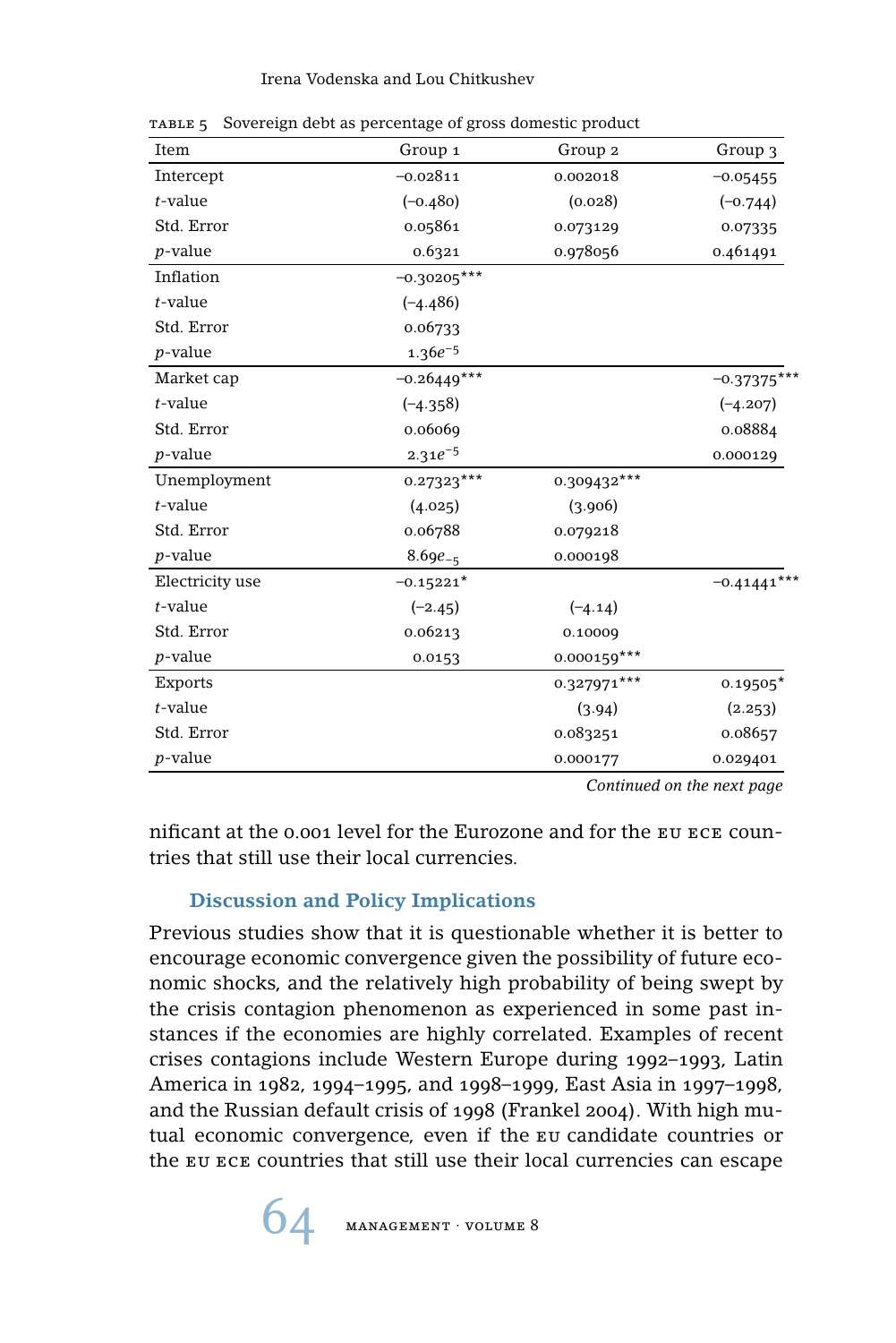| Group 1 | Group 2        | Group 3      |
|---------|----------------|--------------|
|         | $-0.466379***$ |              |
|         | $(-5.908)$     |              |
|         | 0.078944       |              |
|         | $8.6e^{-8}$    |              |
|         | $0.175091*$    |              |
|         | (2.070)        |              |
|         | 0.0846         |              |
|         | 0.041797       |              |
|         |                | $-0.24089**$ |
|         |                | $(-2.697)$   |
|         |                | 0.0893       |
|         |                | 0.009939     |
| 169     | 82             | 47           |
| 0.344   | 0.545          | 0.6689       |
| 0.521   | 0.6381         |              |
| 23.33   | 21.72          |              |
| 0.7599  | 0.6661         | 0.5243       |
|         |                |              |

table 5 *Continued from the previous page*

notes *Group 1* includes seventeen Eurozone countries of the European Union: Austria, Belgium, Cyprus, Estonia, Finland, France, Germany, Greece, Ireland, Italy, Luxembourg, Malta, Netherlands, Portugal, Slovak Republic, Slovenia, and Spain. *Group 2* includes seven Eastern European countries of the European Union that still use their respective local currencies: Bulgaria, Czech Republic, Hungary, Latvia, Lithuania, Poland, and Romania. *Group 3* includes six European Union candidate countries: Croatia, Iceland, Macedonia, Montenegro, Serbia, and Turkey. Significance: \*\*\*  $p < 0.001$ , \*\*  $p < 0.01$ , \* $p < 0.05$ ).

the direct impact of e. g. the European sovereign debt crisis, they will most likely be affected indirectly. For example, while the European Commission, the European Central Bank, and the International Monetary Fund (the Troika) currently support Greece, a new Greek government may reject the bailout agreement and the Troika may withdraw the support. If Greece exits the Eurozone, as hypothesized by Citigroup and Morgan Stanley's economic teams (Elliott 2012), among others, this will adversely affect not only Europe, but also the United States and China. Europe may enter severe recession, the us may be pushed into a milder recession, and the growth of China will slow down significantly.

To that effect, it is important that besides the Treaty of Rome of 1957, The Maastricht Treaty of 1992, and the Stability and Growth Pact of 1997, which define the criteria for a country to become a member of the eu and emu, a well-defined process should be in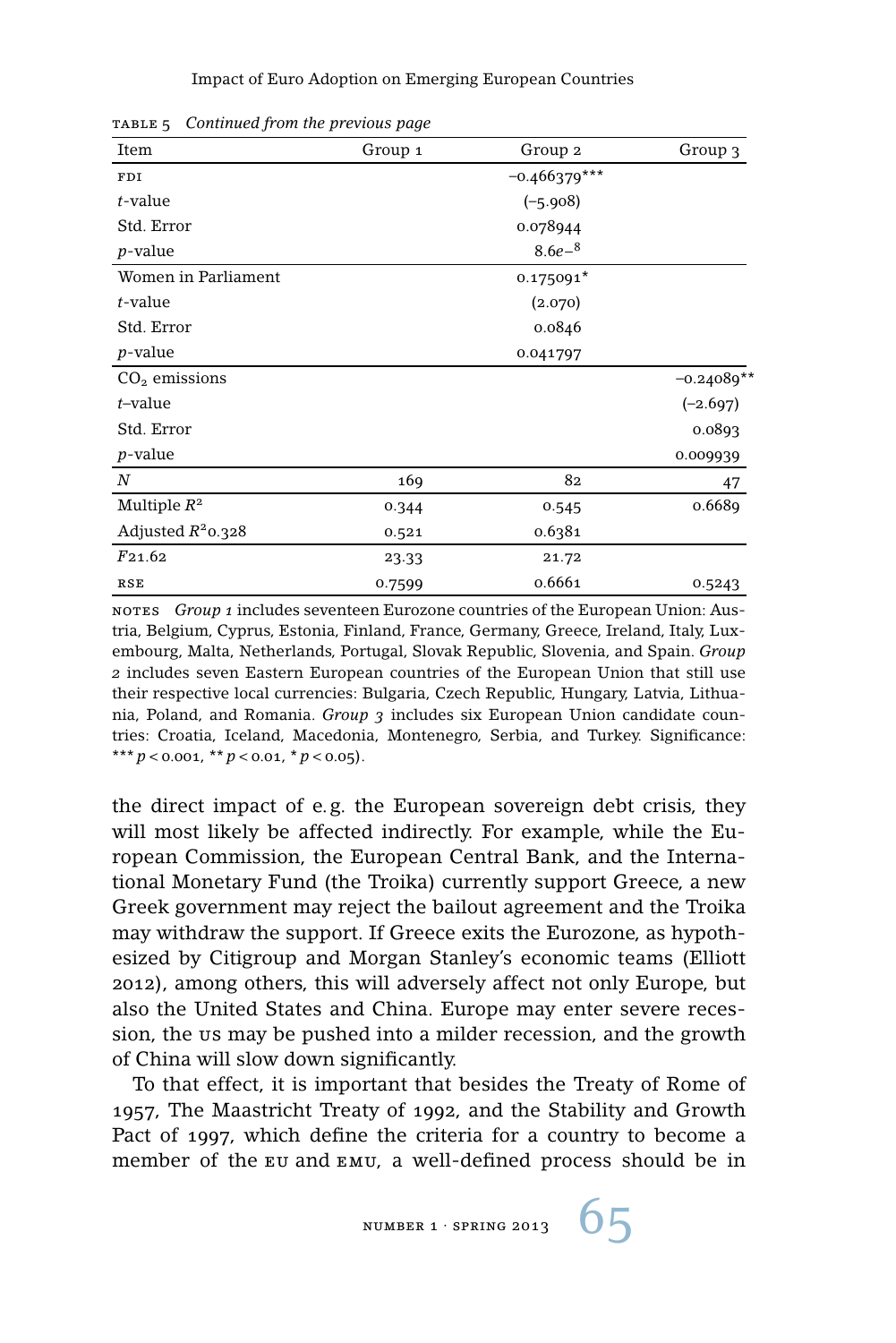place for situations when a country ought to exit the Eurozone. Another missing part of these treaties is the fact that even though European countries have to move in the right direction to meet required economic criteria while they are in the process of negotiation to enter the emu, once they become part of the Eurozone, their fiscal discipline tends to disappear. Under these circumstances, the emu and the euro may encounter more and larger crisis in the future, so a question remains whether the eu ece and eu candidate countries should advocate for use of their local currency.

Some Eurozone countries, once part of the emu, considerably increased their borrowing to unsustainable national government debt to GDP ratios. The Greek and the Irish debt crisis were merely a wake-up call for the EU as these economies are relatively small, with GDPS of  $\epsilon_{215}$  billion and  $\epsilon_{156}$  billion respectively, and combined, smaller than the GDP of Pennsylvania. The bigger problems are luring from debt issues of much larger economies such as Italy and Spain. Italy has close to  $\epsilon_2$  trillion debt outstanding, of which, 50 percent is financed externally. Spain has over  $\epsilon$ 700 billion of public debt outstanding combined with its dire unemployment rate of 22 percent (Federal Reserve Bank of St. Loius 2011).

The European integration is intended to stabilize the use and allocation of resources, to make the job market more efficient, to streamline investment opportunities, and to pool the opportunities and risks of the common marketplace. Financial integration allows investors to improve their capital allocation decisions and benefit from improved liquidity and efficient asset allocation. While the prices of tradable goods are usually determined by international competition, it is more difficult to achieve price convergence for non-tradable goods that are only traded and consumed in one country's local economy. This can cause big price differentials in different economies and contribute to devaluation of domestic currencies, distortion of prices, or reduced competition during the country's transformation process. Even though price arbitrage can accelerate the price convergence, in an environment where there are obstacles, such as restrictions on movement of labor, high transportation costs that restrict tradability, regulations, or quotas, price differentials can last for prolonged periods of time (Zdarek 2008). These considerations are especially important when analyzing the timing and benefits or difficulties of euro adoption for the eu ece countries that use local currencies and eu candidate countries.

Previous studies show that openness and increased trade among countries is one of the main attributes of economic convergence (Fa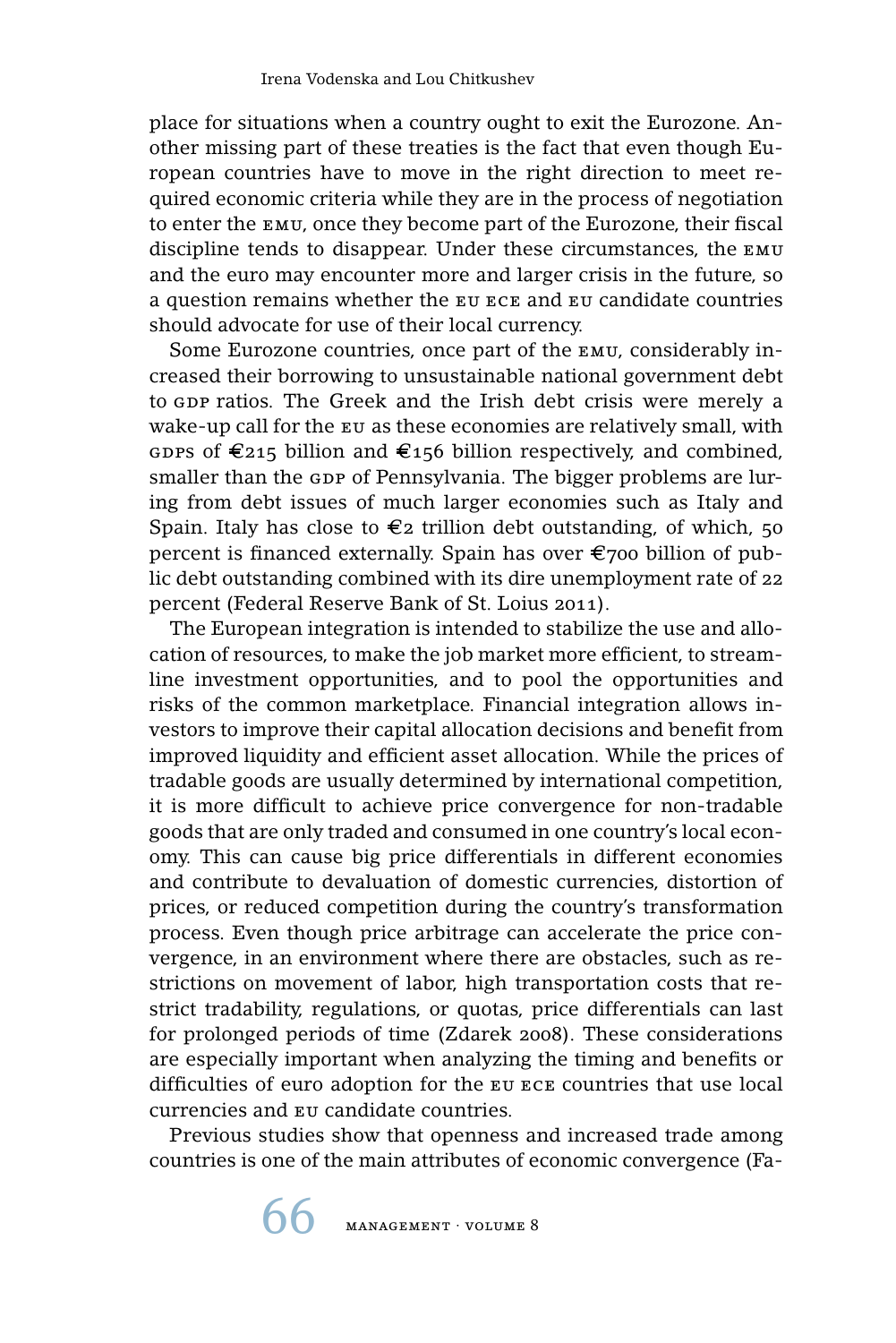tas 1997; Clark and van Wincoop 2001; Calderon, Chong, and Stein 2007). In the case of eu ece countries, Fidrmuc and Iikka (2004), using data through 2001, reports that correlations for Poland and Hungary with the German economy have increased throughout the 1990s. Darvas and Szapary (2008b) have reported that the Slovenian economy exhibits high degree of synchronization with the economy of the European Monetary Union (emu), while examples of countries with lower historical correlations with the emu economy include the Baltic countries, and the Czech and Slovak Republics.

It is arguable that sometimes countries should join the emu even if they have not reached the desired economic convergence. By joining the emu, the country will naturally increase the trade with the other members, and will reach economic convergence, which means not only convergence in business cycles, but also narrowing the gaps in productivity, real income, and other macroeconomic indicators (Frankel 2004). This is only desirable if countries that have not satisfied the economic criteria for eu accession are steering the required macroeconomic indicators in the right direction. Otherwise, not having satisfied the economic requirements for eu accession and having wrong directional movement of the same, signalizes no economic, monetary or fiscal discipline and could later create a potential problem for the Eurozone like in the case of Greece (Federal Reserve Bank of St. Loius 2011).

# **Conclusion: To Adopt Or Not to Adopt the Euro, That Is the Question Now**

In this paper we analyzed three groups of countries (1) the seventeen Eurozone countries that have adopted the euro, (2) the seven eu ece member countries that still use their local currencies, and (3) the eu candidate countries. We studied temporal dynamics of selected macroeconomic indicators such as central government debt, inflation, market capitalization of exchange-listed companies, and gdp per capita growth for selected eu ece members and eu candidate countries to understand significant changes that occurred between 1999, at the beginning of the euro era, up to 2011.

We investigated the relationships between a group of macroeconomic indicators on one hand and sovereign debt as percentage of GDP on the other, for the three groups of countries that we study. By analyzing the regression results we studied potential benefits or difficulties stemming from adopting the euro for the eu ece countries and eu candidates. We conclude that even though the European Monetary Union is strategically, politically and economically impor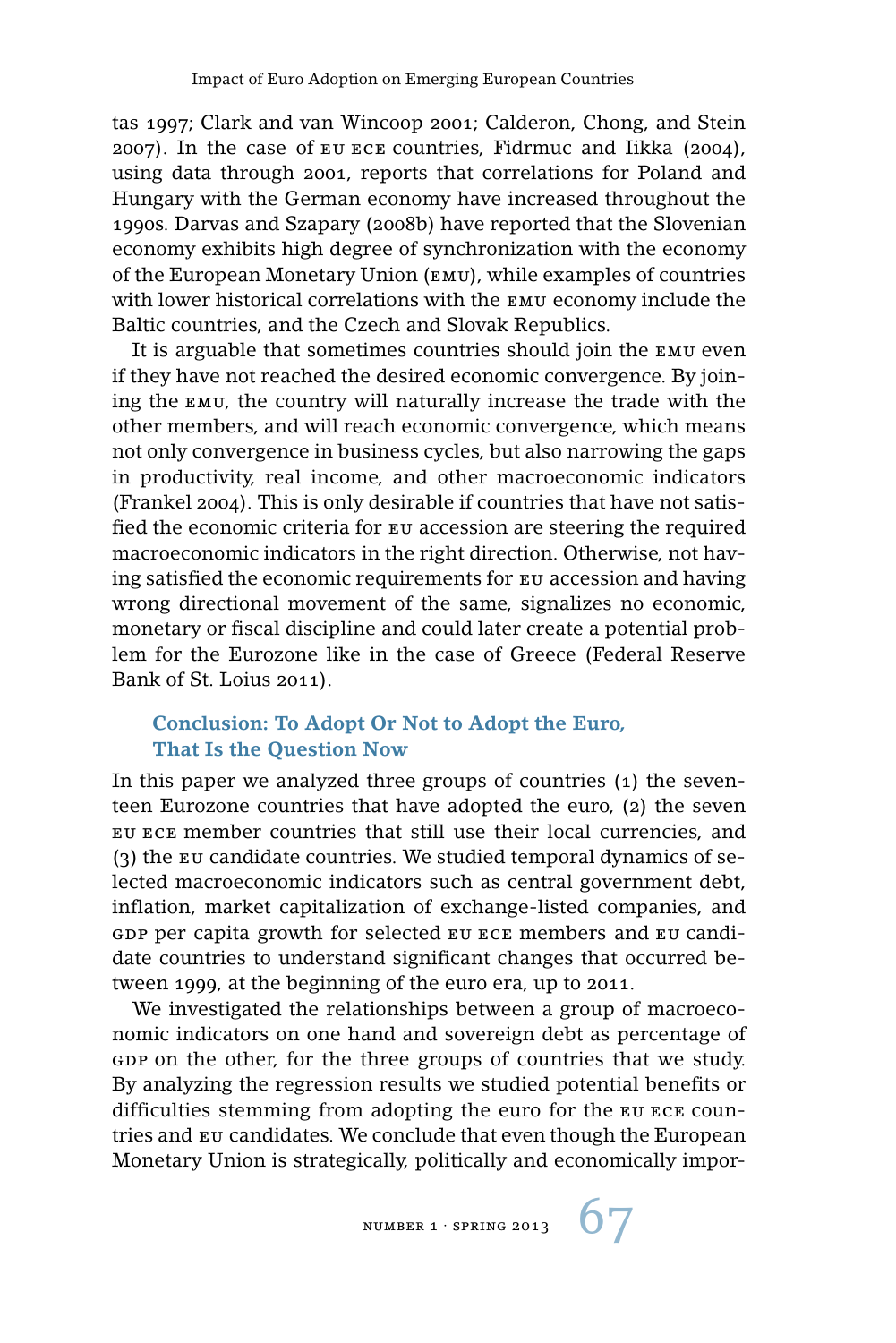tant, and its enlargement is well intended, the most recent European sovereign debt crisis has created additional challenges that need to be taken in consideration by the EU ECE member countries and EU candidate countries when considering the replacement of their local currencies with the euro. Improving the economic stability of the European Union may be achieved more rapidly if no new members are added to the European Monetary Union for the time being. We believe that it could be advantageous for both, the EU ECE countries still using their local currencies and the eu candidate countries to consider delaying the replacement of their local currencies with the euro. To defer adopting the euro may be mutually beneficial for all, the Eurozone, the eu ece and eu Candidate countries. Once the sovereign debt crisis is subdued, the adoption of the common currency may be reconsidered based on the economic parameters and framework at the future time.

# **Acknowledgements**

We wish to thank the European Commission FET Open Project 'FOC' 255987 and 'foc-inco' 297149 for financial support, and we would like to thank Jung Wan Lee, Anuradha Gaggar, Di Wu, and Danling Zhou for research assistance.

## **References**

- Allam, M. 2009. 'The Adoption of the Euro in the New eu Member States: Repercussions of the Financial Crisis.' eipas*cope,* no. 1: 27– 34.
- Arezki, R., B. Candelon, and A. Sy. 2011. 'Sovereign Rating News and Financial Markets Spillovers: Evidence from the European Debt Crisis.' imf Working Paper wp/11/68, International Monetary Fund, Paris.
- Baele, L. 2004. 'Measuring European Financial Integration.' *Oxford Review of Economic Policy* 20 (4): 509–30.
- Barro, R. 2012. 'An Exit Strategy From the Euro.' *The Wall Street Journal,* 9 January. http://online.wsj.com/article/ SB10001424052970203462304577134722056867022.html
- Bun, M. J., and F. J. G. M. Klaasen. 2007. 'The Euro Effect on Trade is not as Large as Commonly Thought.' *Oxford Bulletin on Economics and Statistics* 69 (4): 473–96.
- Calderon, C., A. Chong, and E. Stein. 2007. 'Trade Intensity and Business Cycle Synchronization: Are Developing Countries Any Different?' *Journal of International Economics* 71 (1): 2–21.
- Chang, W. 2010. 'The eu and the Eurozone: Past, Present, and Future.' GRIB  $3(1)$ : 1–40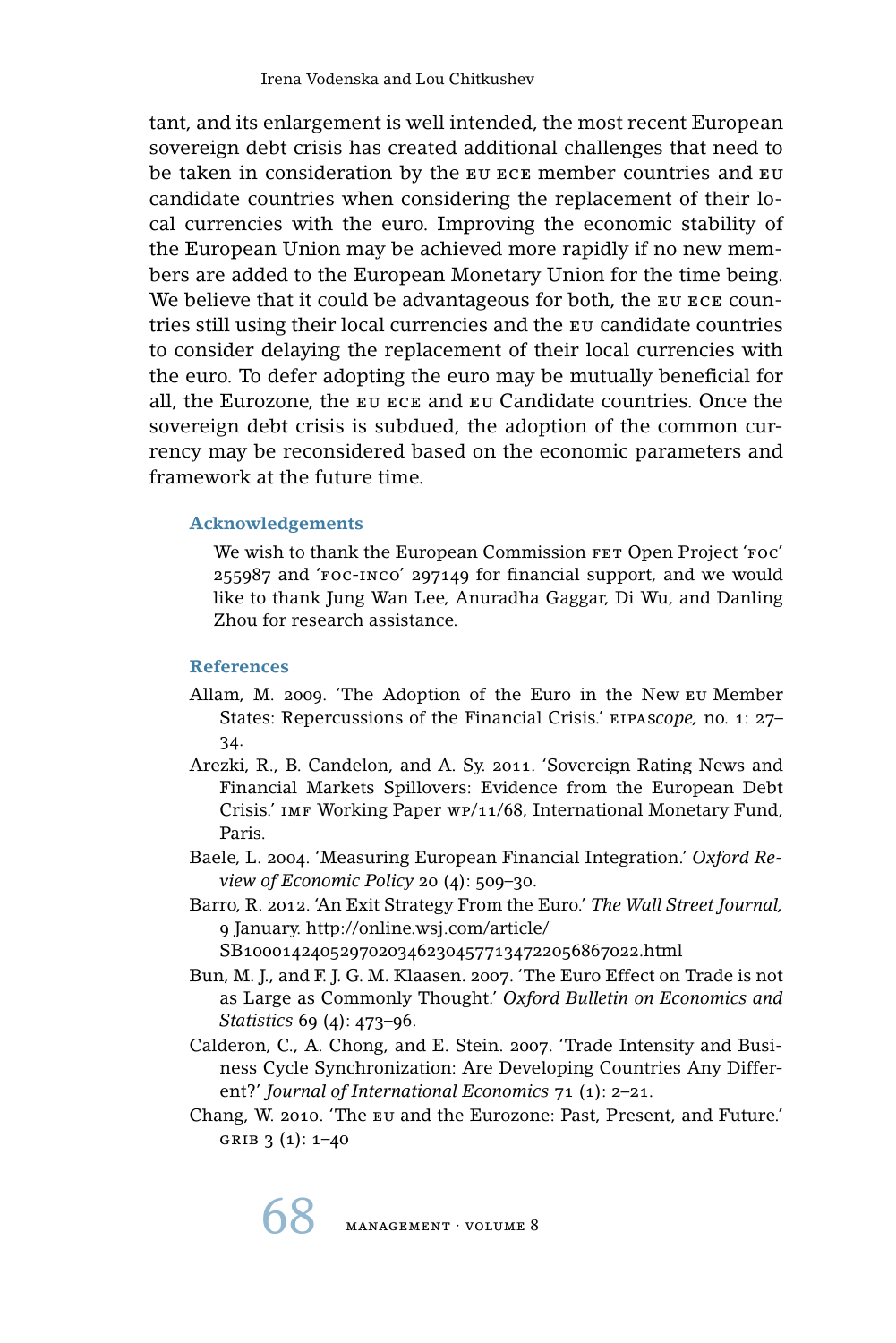- Clark, T., and van E. Wincoop. 2001. 'Borders and Business Cycles.' *Journal of International Economics* 55 (1): 59–85.
- Cline, W. R. 2012. 'Sovereign Debt Sustainability in Italy and Spain.' Working paper, Peterson Institute for International Economics, Washington, pc.
- Darvas, Z., and G. Szapary. 2008a. 'Business Cycle Synchronization in the Enlarged eu.' *Open Economies Review* 19 (1): 1–19.

. 2008b. 'Euro Area Enlargement and Euro Adoption Strategies.' iehas Discussion Paper 0824, Institute of Economics, Hungarian Academy of Science, Budapest.

- De Grauwe, P. 2011. 'Managing a Fragile Eurozone.' *Vox,* 10 May. http:// www.voxeu.org/article/managing-fragile-eurozone
- Egert, B., L. Halpern, and R. MacDonald. 2006. 'Equilibrium Exchange Rates in Transition Economies: Taking Stock of the Issues.' *Journal of Economic Surveys* 20 (2): 257–324.
- Elliott, D. J., May 31, 2012. 'Will this Greek Tragedy Climax in the Death of the Euro?' Brookings, 31 May. http://www.brookings.edu/research /papers/2012/05/31-greece-euro-elliott
- European Commission. 2013. 'Financial Assistance in eu Member States.' http://ec.europa.eu/economy\_finance/assistance\_eu\_ms/index \_en.htm
- Fatas, A. 1997. 'emu: Countries or Regions? Lessons from the ems Experience.' *European Economic Review* 41 (3–5): 734–57.
- Federal Reserve Bank of St. Loius. 2011. *Annual Report 2011.* St. Louis, mo: Federal Reserve Bank of St. Loius.
- Fidrmuc, J., and K. Iikka. 2004. 'The Euro Goes East: Implications of the 2000–2002 Economic Slowdown for Synchronisation of Business Cycles between the Euro Area and ceecs.' *Comparative Economic Studies* 46 (1): 45–62.
- Frankel, J. 2004. 'Real Convergence and Euro Adoption in Central and Eastern Europe: Trade and Business Cycle Correlations as Endogenous Criteria for Joining emu.' ksg Working Paper rwp04-039, Harvard University, Cambridge, ma.
- Frankel, J., and A. Rose. 2002. 'An Estimate of the Effect of Common Currencies on Trade and Income.' *The Quarterly Journal of Economics* 117 (2) 437–66.
- International Monetary Fund. 2012. 'Global Financial Stability Report: The Quest for Lasting Stability; April 2012.' Washington, DC: International Monetary Fund.
- Kopf, C. 2011. 'Restoring Financial Stability in the Euro Area.' ceps *Policy Briefs,* 15 March.
- Krugman, P. 2012. 'Revenge of the Optimum Currency Area.' http://www .nber.org/chapters/c12759.pdf